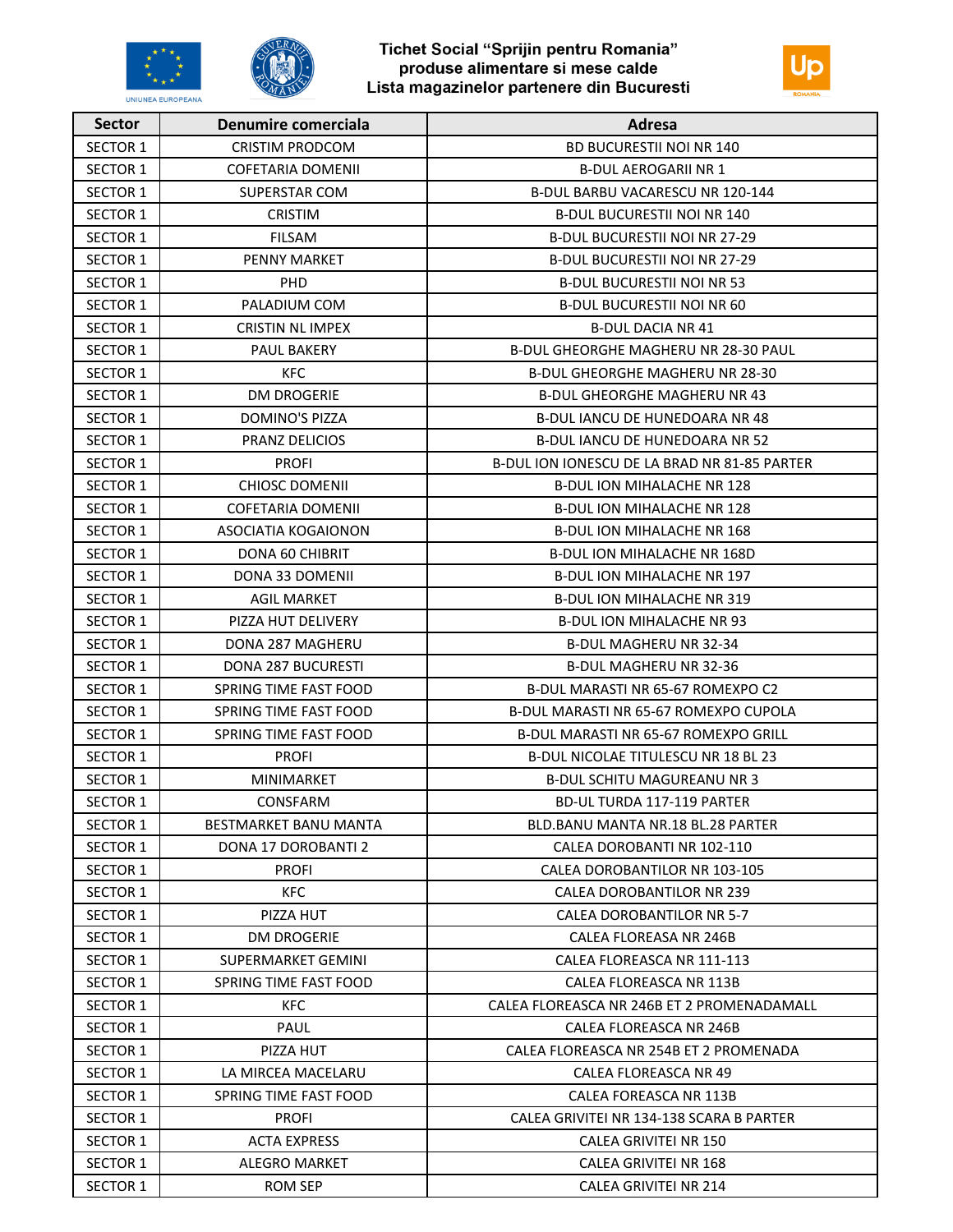



| <b>Sector</b>   | <b>Denumire comerciala</b>          | Adresa                                                   |
|-----------------|-------------------------------------|----------------------------------------------------------|
| <b>SECTOR 1</b> | <b>PROFI</b>                        | CALEA GRIVITEI NR 230B PARTER                            |
| <b>SECTOR 1</b> | <b>DULCINELLA</b>                   | CALEA GRIVITEI NR 395                                    |
| <b>SECTOR 1</b> | <b>PROFI</b>                        | CALEA VICTORIEI NR 155 BL D1 PARTER                      |
| <b>SECTOR 1</b> | <b>DM DROGERIE</b>                  | <b>CALEA VICTORIEI NR 155</b>                            |
| <b>SECTOR 1</b> | DONA 396 PAJURA                     | COMPLEX COMERCIAL PIATA PAJURA NR 7                      |
| <b>SECTOR 1</b> | <b>KFC</b>                          | INCINTA GARII DE NORD IESIRE GRIVITA                     |
| <b>SECTOR 1</b> | <b>CORA</b>                         | <b>ION MIHALACHE</b>                                     |
| <b>SECTOR 1</b> | <b>KFC ONLINE</b>                   | <b>KFC ONLINE</b>                                        |
| <b>SECTOR 1</b> | DANTIB 94 COM IMPEX                 | NAZARCEA NR 77                                           |
| <b>SECTOR 1</b> | <b>WILSON</b>                       | NICOLAE BALCESCU NR 25                                   |
| <b>SECTOR 1</b> | <b>MARISAN</b>                      | PIATA DOMENII                                            |
| <b>SECTOR 1</b> | CARTOFISSERIA GARA DE NORD          | PIATA GARII DE NORD NR 1-3                               |
| <b>SECTOR 1</b> | SPRING TIME FAST FOOD               | PIATA GARII DE NORD NR 1-3                               |
| <b>SECTOR 1</b> | SPRING TIME FAST FOOD               | PIATA GARII NR 1-3                                       |
| <b>SECTOR 1</b> | <b>CRISTIM</b>                      | PIATA HARALAMBIE BOTESCU NR 11-13                        |
| <b>SECTOR 1</b> | SPRING TIME FAST FOOD               | PIATA VICTORIEI BL A6                                    |
| <b>SECTOR 1</b> | PAUL                                | SOS BUCURESTI PLOIESTI NR 42D PARTER                     |
| <b>SECTOR 1</b> | CARTOFISSERIA BANEASA               | SOS BUCURESTI PLOIESTI NR 44 A FEERIA                    |
| <b>SECTOR 1</b> | <b>KFC</b>                          | SOS BUCURESTI PLOIESTI NR 44A FEERIA BANEASA             |
| <b>SECTOR 1</b> | <b>DM DROGERIE</b>                  | SOS BUCURESTI PLOIESTI NR 44A                            |
| <b>SECTOR 1</b> | <b>FAST FOOD PAUZA MICA SELGROS</b> | SOS BUCURESTI PLOIESTI NR 55-65                          |
| <b>SECTOR 1</b> | SPRING TIME FAST FOOD               | SOS BUCURESTI TARGOVISTE NR 16A                          |
| <b>SECTOR 1</b> | <b>PROFI</b>                        | SOS BUCURESTI-PLOIESTI NR 12 BL XIII/3PARTER             |
| <b>SECTOR 1</b> | <b>KFC</b>                          | SOS BUCURESTI-PLOIESTI NR 42-44 PARCARE BANEASA SHOPPING |
| <b>SECTOR 1</b> | <b>KFC</b>                          | SOS BUCURESTI-PLOIESTI NR 42D BANEASA                    |
| <b>SECTOR 1</b> | PIZZA HUT                           | SOS BUCURESTI-PLOIESTI NR 42D BANEASA                    |
| <b>SECTOR 1</b> | <b>SELGROS CASH &amp; CARRY</b>     | SOS BUCURESTI-PLOIESTI NR 55-65                          |
| <b>SECTOR 1</b> | <b>KFC</b>                          | SOS CHITILEI NR 284                                      |
| <b>SECTOR 1</b> | <b>TOP ZONE SERVICES</b>            | SOS CHITILEI NR 284 SPATIUL COMERCIAL F&B 10             |
| <b>SECTOR 1</b> | DONA 235 BUCURESTII NOI             | SOS MIHAI BRAVU NR 123-125 BL D1 1 PARTER S2             |
| SECTOR 1        | <b>CRISFLOR</b>                     | SOS PIPERA NR 21-23                                      |
| <b>SECTOR 1</b> | <b>DM DROGERIE</b>                  | SOS STEFAN CEL MARE NR 1-3                               |
| <b>SECTOR 1</b> | <b>DULCINELLA</b>                   | SOS STEFAN CEL MARE NR 14                                |
| SECTOR 1        | <b>TACO BELL</b>                    | SOSEAUA BUCURESTI PLOIESTI NR 42D                        |
| <b>SECTOR 1</b> | <b>PROFI</b>                        | SOSEAUA STEFAN CEL MARE NR 6 BL 15A PARTER               |
| SECTOR 1        | <b>CRISTIN NL IMPEX</b>             | STR ALMAS NR 28                                          |
| SECTOR 1        | DONA 16 FEBRUARIE                   | STR ALMAS NR 2-8 PIATA 16 FEBRUARIE                      |
| SECTOR 1        | DONA 197 16 FEBRUARIE               | STR ALMAS NR 2-8 PIATA 16 FEBRUARIE                      |
| SECTOR 1        | LA BUTELIE                          | STR ALMAS NR 2-8                                         |
| <b>SECTOR 1</b> | LA MIRCEA MACELARU                  | STR ALMAS NR 2-8                                         |
| SECTOR 1        | <b>VALCOM 16 FEBRUARIE</b>          | STR ALMAS NR 2-8                                         |
| <b>SECTOR 1</b> | PAUL                                | STR AVIATOR RADU BELLER NR 1                             |
| SECTOR 1        | GIOCONDA C I SIMPEXCOM              | STR BAICULESTI NR 9 BL A1 SC B AP 41                     |
| SECTOR 1        | LA COLT                             | STR BERZEI NR 36                                         |
| SECTOR 1        | PAUL                                | STR BIHARIA NR 67-77 CLADIREA 1                          |
| <b>SECTOR 1</b> | <b>VECHIA NAPOLI</b>                | STR CALEA GRIVITEI NR 371                                |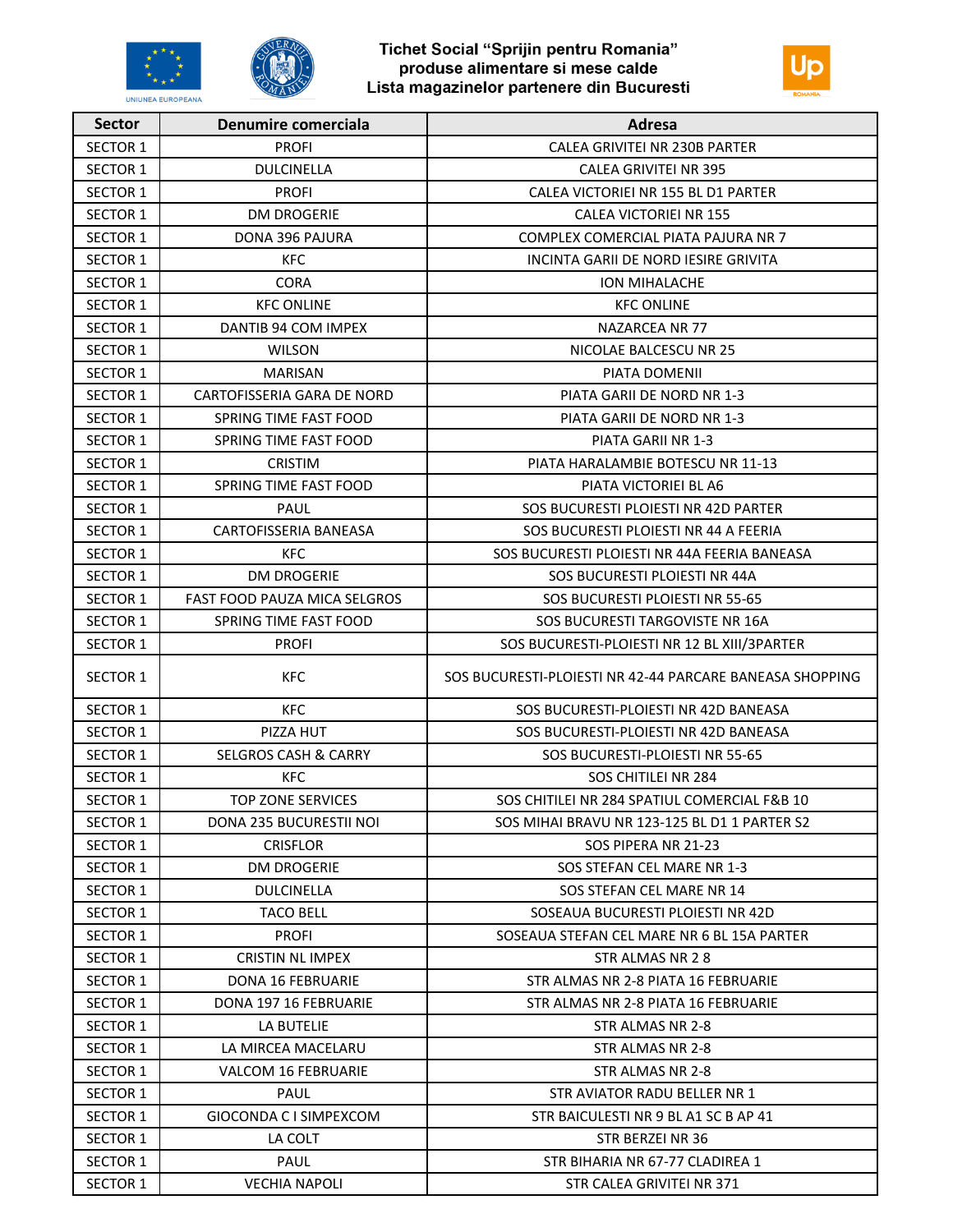





| <b>Sector</b>   | <b>Denumire comerciala</b>       | Adresa                                       |
|-----------------|----------------------------------|----------------------------------------------|
| <b>SECTOR 1</b> | <b>RESTAURANT THE MARK</b>       | STR CALEA GRIVITEI NR 84-98                  |
| <b>SECTOR 1</b> | <b>PROFI</b>                     | STR CAMPINEANCA NR 1                         |
| <b>SECTOR 1</b> | <b>DOMINOS PIZZA</b>             | STR CHITILA NR 143                           |
| <b>SECTOR 1</b> | ANNABELLA MARKET A-Z             | STR COPILULUI NR 6-12                        |
| <b>SECTOR 1</b> | <b>PHD</b>                       | STR DINICU GOLESCU NR 12                     |
| <b>SECTOR 1</b> | <b>ENTRO MANAGEMENT</b>          | STR ELENA CARAGIANI NR 17                    |
| <b>SECTOR 1</b> | ALEX & CRIS COM PROD             | STR HARALAMBIE NR 11-13                      |
| <b>SECTOR 1</b> | DONA 54 HATMANU ARBORE           | STR HATMANUL ARBORE NR 15-19                 |
| <b>SECTOR 1</b> | NIDVAL COMERCIAL SRL             | STR HORIEI MACELARIU NR 26                   |
| <b>SECTOR 1</b> | <b>TOSCA FOOD</b>                | STR ION CAMPINEANU NR 31                     |
| <b>SECTOR 1</b> | <b>DLT CONCEPT TRADE</b>         | STR ION MIHALACHE NR 170                     |
| SECTOR 1        | LA BUTELIE                       | STR LUNCANI NR 11-13                         |
| <b>SECTOR 1</b> | <b>MARISAN</b>                   | <b>STR LUNCANI NR 5</b>                      |
| <b>SECTOR 1</b> | MACELARIE LA BAIATU              | STR MENDELEEV NR 7-15                        |
| <b>SECTOR 1</b> | LA BAIATU                        | STR MENDELEEV NR 7-15                        |
| <b>SECTOR 1</b> | MAGAZIN 16 FEBRUARIE             | STR MUNTENIEI 41-45 SP 29                    |
| <b>SECTOR 1</b> | <b>DUMICOM</b>                   | STR MUNTENIEI NR 30                          |
| <b>SECTOR 1</b> | PALADIUM COM                     | STR MUNTENIEI NR 41 45                       |
| SECTOR 1        | <b>LIBRARIUM TNB</b>             | STR NICOLAE BALCESCU NR 2                    |
| <b>SECTOR 1</b> | <b>CRISTIM</b>                   | <b>STR PAJURA NR 24</b>                      |
| <b>SECTOR 1</b> | <b>PROFI</b>                     | <b>STR PAJURA NR 7</b>                       |
| <b>SECTOR 1</b> | <b>PROFI</b>                     | <b>STR PAJUREI NR 13</b>                     |
| <b>SECTOR 1</b> | <b>PROFI</b>                     | <b>STR PAJUREI NR 24</b>                     |
| <b>SECTOR 1</b> | <b>DOCTORUL NATURII</b>          | STR PECETEI NR 8                             |
| <b>SECTOR 1</b> | CICLARO-KITCHEN                  | STR PECHEA NR 32-36                          |
| <b>SECTOR 1</b> | <b>CRISTIN NL IMPEX</b>          | STR PIETEI NR 12                             |
| <b>SECTOR 1</b> | PALADIUM COM                     | STR PIETII NR 67                             |
| <b>SECTOR 1</b> | RESTAURANT BISTRO LA RADU        | STR SFINTII VOIEVOZI NR 36-38                |
| <b>SECTOR 1</b> | RISTO RANTO PASTA FRESCA         | STR SOS BUCURESTI PLOIESTI NR 44             |
| <b>SECTOR 1</b> | WABI SABI JAPANESE CUISINE       | STR SOS BUCURESTI PLOIESTI NR 44             |
| <b>SECTOR 1</b> | <b>PROFI</b>                     | STR STEFAN BURILEANU NR 14-16                |
| SECTOR 1        | <b>PROFI</b>                     | STR STIRBEI VODA NR 160 BL 22 B              |
| SECTOR 1        | MAGAZIN 16 FEBRUARIE MACELARIA P | <b>STR SUBCETATE NR 35-37</b>                |
| <b>SECTOR 1</b> | <b>CHARIOT</b>                   | STR TIPOGRAFILOR NR 11-15                    |
| <b>SECTOR 1</b> | <b>AUTOSERVIRE EXPOZITIEI</b>    | STR TRAIAN VASILE NR 82                      |
| <b>SECTOR 1</b> | SUPERMARKET GEMINI               | STR ZAGAZULUI NR 19                          |
| SECTOR 2        | HALA OBOR MACELARIA PERIS        | ALEEA CAMPUL MOSILOR NR 5 HALELE OBOR        |
| SECTOR 2        | MINIMARKET R76 ITALO SIRILANKA   | ALEEA CAMPUL MOSILOR NR 5                    |
| <b>SECTOR 2</b> | MAGAZIN DELFINULUI MACELARIA PER | ALEEA DOBRINA NR 1-3 COMPLEX DELFINUL POZ 56 |
| SECTOR 2        | <b>CARNSAN PROD</b>              | ALEEA DOBRINA NR 1-3                         |
| SECTOR 2        | VALCOM DELFIN                    | ALEEA DOBRINA NR 1-3                         |
| SECTOR 2        | MARKET-EST                       | <b>BD GARII OBOR NR 12</b>                   |
| SECTOR 2        | PIZZA FABIO                      | <b>B-DU CHISINAU NR 1</b>                    |
| SECTOR 2        | DONA 150 BASARABIA 2             | B-DUL BASARABIA NR 118 BL L13                |
| SECTOR 2        | DONA 352 MORARILOR 2             | B-DUL BASARABIA NR 234-236 BL MC17           |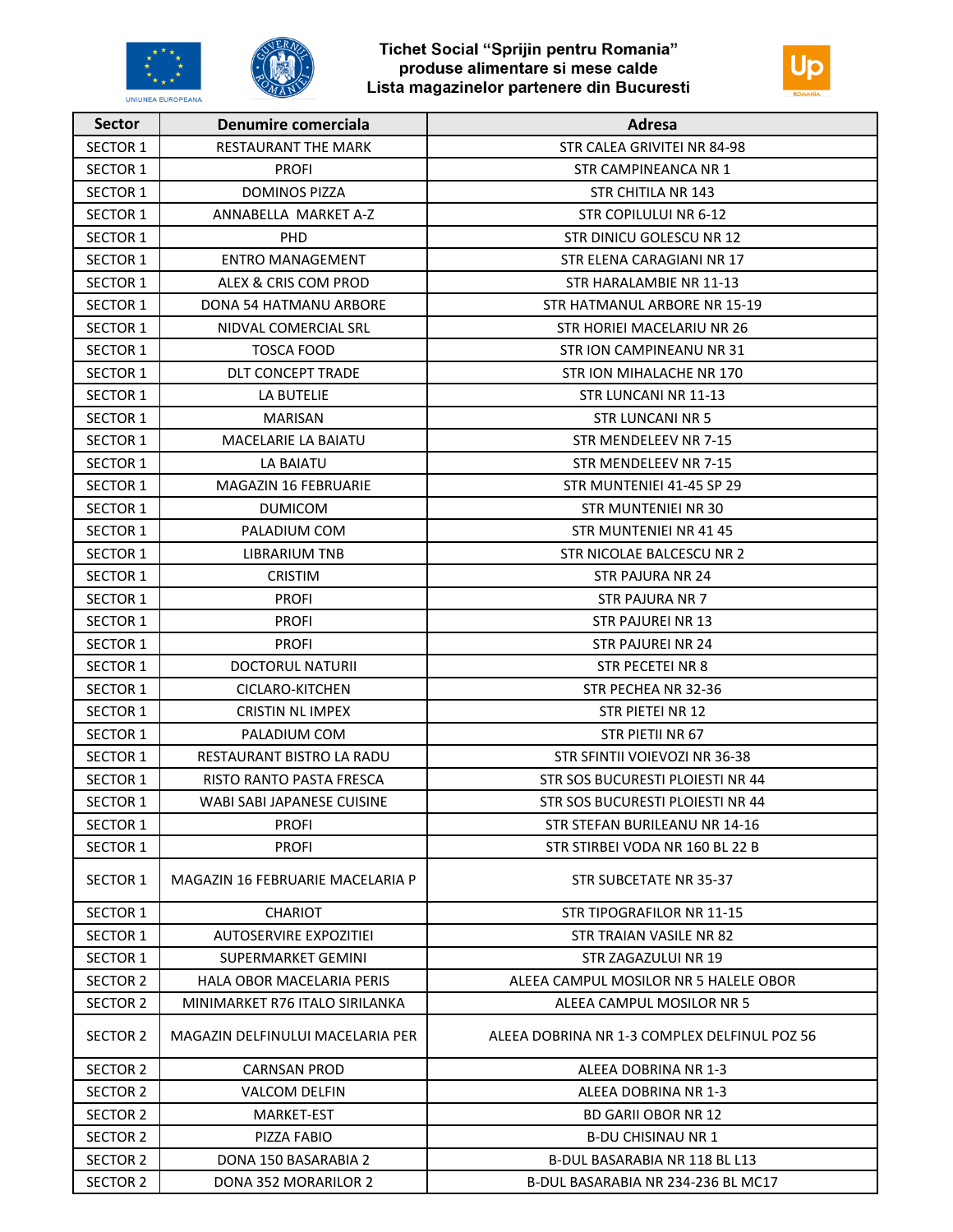



| <b>Sector</b>   | <b>Denumire comerciala</b>       | Adresa                                            |
|-----------------|----------------------------------|---------------------------------------------------|
| <b>SECTOR 2</b> | DONA 26 BASARABIEI               | <b>B-DUL BASARABIA NR 57</b>                      |
| <b>SECTOR 2</b> | ULS ALIMENT                      | <b>B-DUL CHISINAU NR 1</b>                        |
| SECTOR 2        | <b>CRISTIM</b>                   | B-DUL CHISINAU NR 16 BL M 7                       |
| <b>SECTOR 2</b> | <b>BUSINESSDIPITY</b>            | <b>B-DUL CHISINAU NR 77</b>                       |
| SECTOR 2        | <b>PROFI</b>                     | B-DUL DACIA NR 150 BL 25B                         |
| SECTOR 2        | <b>DM DROGERIE</b>               | <b>B-DUL DACIA NR 169</b>                         |
| <b>SECTOR 2</b> | CULINARIUM                       | <b>B-DUL DIMITRIE POMPEI NR 5-7</b>               |
| <b>SECTOR 2</b> | <b>FRESH FOOD EXPRESS</b>        | <b>B-DUL DIMITRIE POMPEI NR 5-7</b>               |
| SECTOR 2        | <b>COFFEE &amp; STUFF</b>        | <b>B-DUL DIMITRIE POMPEI NR 7G</b>                |
| SECTOR 2        | YANO ADVERTISING                 | <b>B-DUL DIMITRIE POMPEI NR 9-9A</b>              |
| <b>SECTOR 2</b> | PIZZA HUT DELIVERY               | <b>B-DUL DIMITRIE POMPEIU NR 6E PIPERA</b>        |
| <b>SECTOR 2</b> | MIRICOS FOOD-CANTINA             | <b>B-DUL DIMITRIE POMPEIU NR 8</b>                |
| <b>SECTOR 2</b> | <b>DOMINO'S PIZZA</b>            | <b>B-DUL FERDINAND NR 109</b>                     |
| <b>SECTOR 2</b> | <b>ISSA INTERNET SUPERMARKET</b> | B-DUL LACUL TEI NR 113 BL 6B                      |
| <b>SECTOR 2</b> | <b>PROFI</b>                     | <b>B-DUL MIHAI BRAVU NR 7 BL P37 PARTER</b>       |
| <b>SECTOR 2</b> | <b>KFC</b>                       | <b>B-DUL PIERRE DE COUBERTIN NR 3-5 MEGA MALL</b> |
| <b>SECTOR 2</b> | PIZZA HUT                        | <b>B-DUL PIERRE DE COUBERTIN NR 3-5 MEGA MALL</b> |
| SECTOR 2        | <b>TWO BY TRICKSHOT</b>          | <b>B-DUL PIERRE DE COUBERTIN NR 3-5</b>           |
| <b>SECTOR 2</b> | DONA 156 TEIUL DOAMNEI           | B-DUL TEIUL DOAMNEI NR 12 BL 9 AP 0               |
| <b>SECTOR 2</b> | <b>PROFI</b>                     | BULEVARDUL DACIA, NR 150, BLOC 25 B               |
| <b>SECTOR 2</b> | <b>DULCINELLA</b>                | <b>CALEA GRIVITEI 395</b>                         |
| SECTOR 2        | KFC                              | CALEA MOSILOR NR 219                              |
| SECTOR 2        | PIZZA HUT                        | CALEA MOSILOR NR 219                              |
| SECTOR 2        | <b>KUNG FU KING</b>              | CALEA MOSILOR NR 3 BL B1C                         |
| <b>SECTOR 2</b> | <b>MARISAN</b>                   | <b>HALA OBOR</b>                                  |
| <b>SECTOR 2</b> | <b>MARISAN</b>                   | HALELE CENTRAE OBOR ALEEA CAMPUL MOSILOR NR 5     |
| SECTOR 2        | <b>PENNY MARKET</b>              | <b>INTR BASARABIA NR 37-39</b>                    |
| <b>SECTOR 2</b> | AL SAFIR LEBANESE FOOD           | <b>MALL PROMENADA</b>                             |
| SECTOR 2        | <b>CORA</b>                      | <b>MOSILOR</b>                                    |
| <b>SECTOR 2</b> | DONA 22 OBOR                     | SOS COLENTINA NR 1 BL 34                          |
| SECTOR 2        | <b>CRISTIM</b>                   | SOS COLENTINA NR 23 BL 1BIRTA PARTER              |
| SECTOR 2        | <b>PENNY MARKET</b>              | SOS COLENTINA NR 27                               |
| <b>SECTOR 2</b> | <b>KFC</b>                       | SOS COLENTINA NR 426-426A CARREFOUR               |
| SECTOR 2        | PHD.                             | SOS COLENTINA NR 426-426A                         |
| SECTOR 2        | DONA 21 DOAMNA GHICA             | <b>SOS COLENTINA NR 53</b>                        |
| SECTOR 2        | <b>CRISTIM</b>                   | SOS COLENTINA NR 56                               |
| SECTOR 2        | <b>RESTAURANT GREGORY'S</b>      | SOS FABRICA DE GLUCOZA NR 9B LOT1 BL BSC C P      |
| SECTOR 2        | DONA 337 FUNDENI                 | SOS FUNDENI NR 145                                |
| SECTOR 2        | RESTAURANT MARGINENI             | SOS FUNDENI NR 185                                |
| SECTOR 2        | <b>DOMINOS PIZZA</b>             | SOS FUNDENI NR 292                                |
| SECTOR 2        | <b>PENNY MARKET</b>              | SOS FUNDENI NR 38-40                              |
| <b>SECTOR 2</b> | <b>XXL</b>                       | SOS FUNDENI NR 38-40                              |
| SECTOR 2        | <b>PENNY MARKET</b>              | SOS GHERASE NR 66-70                              |
| SECTOR 2        | <b>SASHA &amp; VLAD COMPANY</b>  | SOS IANCULUI NR 13 BL 107                         |
| <b>SECTOR 2</b> | <b>COPANEX</b>                   | <b>SOS IANCULUI NR 33</b>                         |
| SECTOR 2        | ALEXINA COMP                     | SOS IANCULUI NR 7 BL 109 PARTER                   |
| SECTOR 2        | KFC.                             | SOS MIHAI BRAVU NR 102A                           |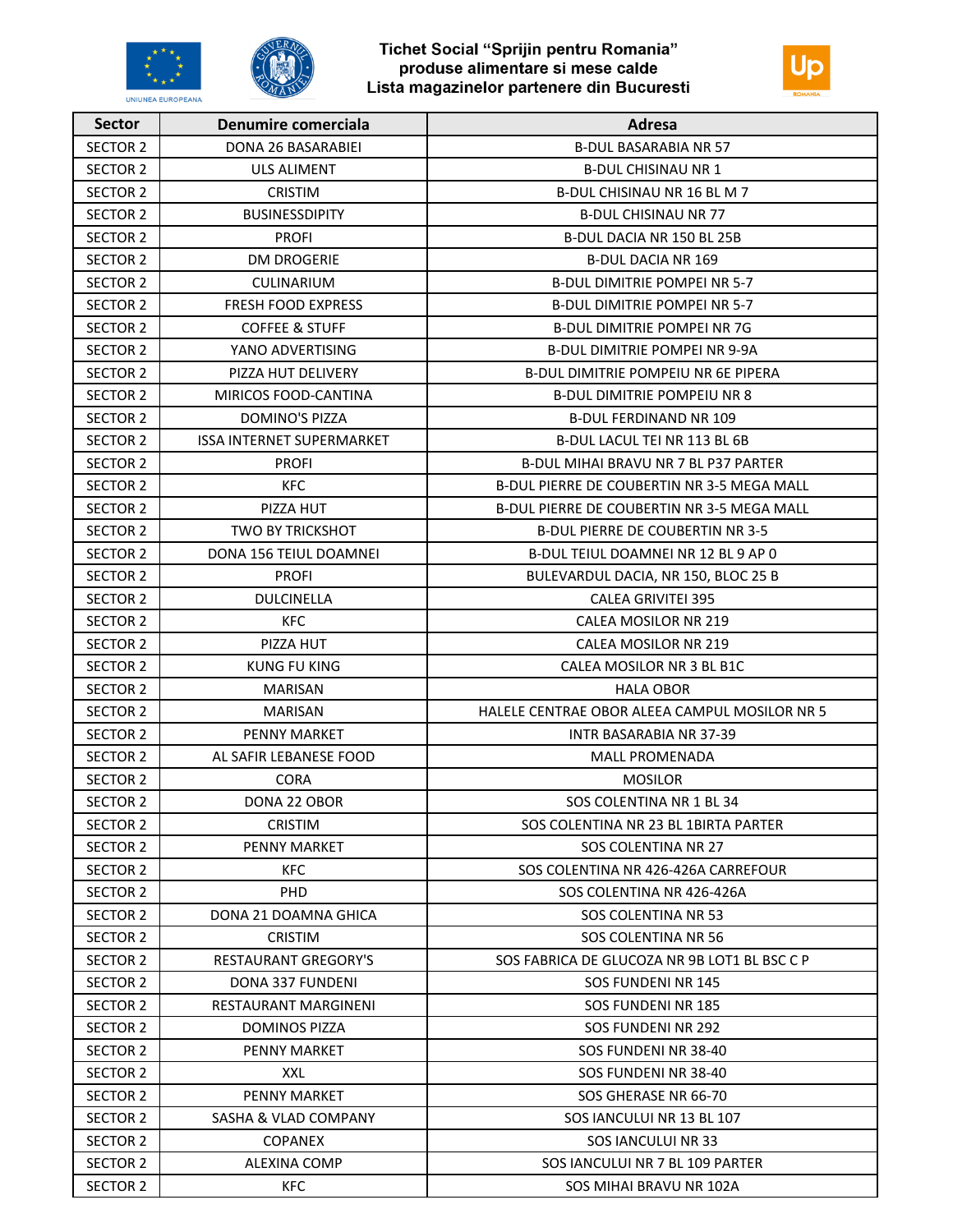





| <b>Sector</b>   | <b>Denumire comerciala</b>    | Adresa                                                                            |
|-----------------|-------------------------------|-----------------------------------------------------------------------------------|
| <b>SECTOR 2</b> | <b>COMSUIN ULMENI</b>         | SOS MIHAI BRAVU NR 110 BL D2B                                                     |
| <b>SECTOR 2</b> | <b>IDEAL CONSTRUCT</b>        | SOS MIHAI BRAVU NR 117-119                                                        |
| <b>SECTOR 2</b> | <b>PROFI</b>                  | SOS MIHAI BRAVU NR 123-135 BL D11 PARTER                                          |
| SECTOR 2        | <b>PROFI</b>                  | <b>SOS MIHAI BRAVU NR 6</b>                                                       |
| <b>SECTOR 2</b> | <b>DOMINO'S PIZZA</b>         | <b>SOS MORARILOR NR 2</b>                                                         |
| <b>SECTOR 2</b> | <b>COMPACT MARKET SRL</b>     | <b>SOS PANTELIMON 352</b>                                                         |
| SECTOR 2        | <b>MG NICOM SERV</b>          | SOS PANTELIMON NR 101                                                             |
| SECTOR 2        | MG NICOM SERV IMPEX           | SOS PANTELIMON NR 115B                                                            |
| <b>SECTOR 2</b> | <b>MG NICOM SERV</b>          | SOS PANTELIMON NR 117A                                                            |
| <b>SECTOR 2</b> | <b>INFINITE TASTE</b>         | SOS PANTELIMON NR 243                                                             |
| <b>SECTOR 2</b> | SUPERSTAR COM                 | SOS PANTELIMON NR 244 246                                                         |
| <b>SECTOR 2</b> | <b>DONA 143 DELFINULUI</b>    | SOS PANTELIMON NR 245 BL 51                                                       |
| <b>SECTOR 2</b> | DONA 143 PANTELIMON           | SOS PANTELIMON NR 245 BL 51                                                       |
| <b>SECTOR 2</b> | <b>PROFI</b>                  | SOS PANTELIMON NR 255                                                             |
| <b>SECTOR 2</b> | <b>COMSUIN ULMENI</b>         | SOS PANTELIMON NR 286 BL 41                                                       |
| <b>SECTOR 2</b> | <b>PROFI</b>                  | SOS PANTELIMON NR 291 BL 9 PARTER                                                 |
| <b>SECTOR 2</b> | <b>MARISAN</b>                | SOS PANTELIMON NR 350                                                             |
| SECTOR 2        | MARISAN                       | SOS PANTELIMON NR 350                                                             |
| <b>SECTOR 2</b> | <b>PROFI</b>                  | SOS PANTELIMON NR 352 BL 3                                                        |
| <b>SECTOR 2</b> | PFA BIRSAN NICU               | SOS PANTELIMON NR 354 BL 2 ET PARTER                                              |
| <b>SECTOR 2</b> | DONA 11 PANTELIMON            | SOS PANTELIMON NR 354 BL 2                                                        |
| <b>SECTOR 2</b> | <b>ALYUS SHOP</b>             | SOS PANTELIMON NR 354                                                             |
| <b>SECTOR 2</b> | <b>VLADAVID</b>               | SOS PANTELIMON NR 354                                                             |
| <b>SECTOR 2</b> | <b>PROFI</b>                  | SOS PANTELIMON NR 356 BL 1                                                        |
| <b>SECTOR 2</b> | <b>MARISAN</b>                | SOS PANTELIMON NR 361                                                             |
| SECTOR 2        | <b>PROFI</b>                  | SOS PANTELIMON NR 362                                                             |
| <b>SECTOR 2</b> | <b>PROFI</b>                  | SOS PANTELIMON NR 92                                                              |
| <b>SECTOR 2</b> | <b>MG NICOM SERV</b>          | SOS PANTELIMON NR 98-110                                                          |
| <b>SECTOR 2</b> | <b>DOMINO'S PIZZA</b>         | <b>SOS PIPERA NR 44B</b>                                                          |
| <b>SECTOR 2</b> | SPRING TIME FAST FOOD         | SOS STEFAN CEL MARE NR 42 BL 128                                                  |
| <b>SECTOR 2</b> | VLADAVID                      | SOS TEIUL DOAMNEI NR 12                                                           |
| SECTOR 2        | SPRING TIME FAST FOOD         | SOS VERGULUI NR 18 20                                                             |
| SECTOR 2        | KFC                           | SOS VERGULUI NR 2 GALERIA ESPLANADA                                               |
| <b>SECTOR 2</b> | <b>CORA</b>                   | <b>SOS VERGULUI NR 20</b>                                                         |
| <b>SECTOR 2</b> | <b>DINNER FOOD</b>            | SOS VERGULUI NR 20                                                                |
| <b>SECTOR 2</b> | ROMANIA HYPERMARCHE SA        | SOS VERGULUI NR 20                                                                |
| SECTOR 2        | <b>TOP FRESH MARKET</b>       | SOS. PANTELIMON 287                                                               |
| <b>SECTOR 2</b> | <b>PROFI</b>                  | SOSEAUA COLENTINA NR 332A                                                         |
| SECTOR 2        | <b>PROFI</b>                  | SOSEAUA MIHAI BRAVU NR 90-96                                                      |
| <b>SECTOR 2</b> | <b>PROFI</b>                  | SOSEAUA PANTELIMON NR 266                                                         |
| <b>SECTOR 2</b> | <b>PROFI</b>                  | SOSEAUA PANTELIMON NR 311 BL 7 PARTER                                             |
| SECTOR 2        | <b>PROFI</b>                  | SOSEAUA PANTELIMON NR 328 BL 5 PARTER                                             |
| <b>SECTOR 2</b> | <b>CORA URBAN</b>             | STEFAN CEL MARE 56-58                                                             |
| <b>SECTOR 2</b> | PROFI ROM FOOD SRL            | STR BAIA DE ARAMA NR 1                                                            |
| <b>SECTOR 2</b> | <b>PROFI</b>                  | STR BAIA DE ARAMA NR 1SPATIUL 2, STRADA BAIA DE ARAMA, NR.1,<br>BLOC C, SC. C1, P |
| <b>SECTOR 2</b> | <b>M&amp;I CLASIC CUISINE</b> | STR BAICULUI NR 104                                                               |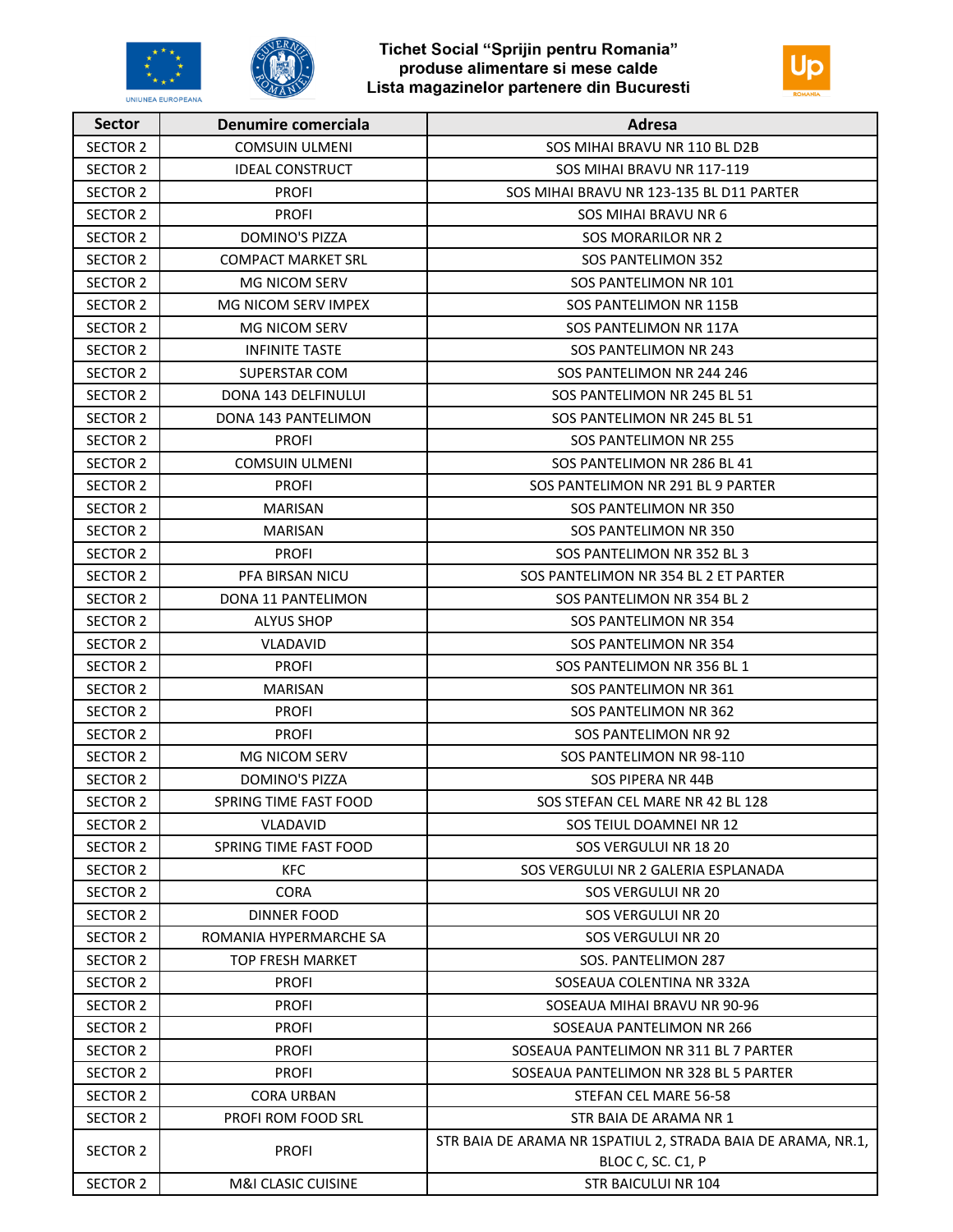



| <b>Sector</b>   | <b>Denumire comerciala</b>      | Adresa                                       |
|-----------------|---------------------------------|----------------------------------------------|
| SECTOR 2        | <b>CHARIOT</b>                  | STR BARBU VACARESCU NR 201                   |
| <b>SECTOR 2</b> | <b>PROFI</b>                    | STR BERINDEI NR 11                           |
| <b>SECTOR 2</b> | <b>MACELARIA FAGARAS</b>        | STR CALEA MOSILOR NR 270                     |
| SECTOR 2        | LA GURA SI VIO                  | STR CAMPUL MOSILOR NR 5                      |
| SECTOR 2        | <b>SASHA &amp; VLAD COMPANY</b> | STR CHISINAU NR 10                           |
| SECTOR 2        | <b>GIBI BOUTIQUE BUSINESS</b>   | STR DELFINULUI NR 6                          |
| <b>SECTOR 2</b> | DONA 399 DNA GHICA 2            | STR DOAMNA GHICA NR 6 BL 3 PARTER            |
| SECTOR 2        | <b>PROFI</b>                    | STR DOAMNA GHICA NR 6 BL 3                   |
| SECTOR 2        | <b>CRISTIM</b>                  | STR DOAMNA GHICA NR 6                        |
| SECTOR 2        | <b>DINNER FOOD</b>              | STR FABRICA DE GLUCOZA NR 9B                 |
| <b>SECTOR 2</b> | <b>VASCAR SA</b>                | <b>STR FANTANICA NR 36</b>                   |
| <b>SECTOR 2</b> | <b>CRISTIM 2 PRODCOM</b>        | STR FANTANICA NR 36 STAND B10                |
| SECTOR 2        | CRISTIM 2 PRODCOM               | STR FANTANICA NR 36 STAND F6                 |
| SECTOR 2        | STANCIU LAURA-MIHAELA           | <b>STR FLORUTA ION NR 96</b>                 |
| SECTOR 2        | RESTAURANT PUI PE JAR           | STR JANCULUI NR 44                           |
| <b>SECTOR 2</b> | ANNABELLA MARKET A-Z            | STR ICOANEI NR 11-13                         |
| <b>SECTOR 2</b> | <b>DM DROGERIE</b>              | STR MIHAI BRAVU NR 3 BL ALM03                |
| <b>SECTOR 2</b> | PIZZA FABIO                     | <b>STR OPANEZ NR 12 PARTER</b>               |
| <b>SECTOR 2</b> | <b>PROFI</b>                    | STR PANTELIMON NR 114                        |
| SECTOR 2        | SUPERMARKET BIRSAN              | STR PANTELIMON NR 354                        |
| <b>SECTOR 2</b> | <b>PROFI</b>                    | STR PANTELIMON NR 92 10081                   |
| SECTOR 2        | <b>DM DROGERIE</b>              | STR PIERE DE COUBERTIN NR 3-5                |
| SECTOR 2        | PAUL                            | STR PIERRE COUBERTIN NR 3-5                  |
| <b>SECTOR 2</b> | <b>TACO BELL</b>                | STR PIERRE DE COUBERTIN NR 3 5               |
| SECTOR 2        | LIBRARIUM MEGA MALL             | STR PIERRE DE COUBERTIN NR 3-5               |
| SECTOR 2        | <b>SASHA &amp; VLAD COMPANY</b> | <b>STR RIPICENI NR 6</b>                     |
| SECTOR 2        | <b>PROFI</b>                    | STR RITMULUI NR 16                           |
| SECTOR 2        | ANNABELLA MARKET A-Z            | STR STEFAN CEL MARE NR 56 BL 39              |
| <b>SECTOR 2</b> | <b>PROFI</b>                    | STR STOLNICUL VASILE NR 4 BL 30              |
| <b>SECTOR 2</b> | <b>PROFI</b>                    | STR TEPES VODA NR 66-72 BL 1                 |
| <b>SECTOR 2</b> | <b>ELDI COMSERV</b>             | STR TUSNAD NR 82                             |
| SECTOR 2        | DINU COM IMPEX                  | STR VASILE STOLNICUL NR 4-6                  |
| SECTOR 2        | SASHA & VLAD COMPANY            | <b>STR ZIDURI MOSI FN</b>                    |
| SECTOR 2        | DM DROGERIE                     | STR ZIDURI MOSI NR 23                        |
| SECTOR 2        | <b>KFC</b>                      | STR ZIDURI MOSI NR 23 VERANDA MALL           |
| SECTOR 2        | LA MIRCEA MACELARU              | STR ZIDURI MOSI NR 4                         |
| SECTOR 2        | LEFRUMARIN                      | STR ZIDURI MOSI NR 4 ET 1 POZ 111 PIATA OBOR |
| SECTOR 2        | MAGAZIN OBOR MACELARIA PERIS    | STR ZIDURI MOSI NR 4 ET 2 HALA NOUA          |
| <b>SECTOR 2</b> | <b>OBOR</b>                     | STR ZIDURI MOSI NR 4 POZITIA 151             |
| SECTOR 2        | SERGIANA                        | STR ZIDURI MOSI NR 4                         |
| SECTOR 2        | CETATEA FAGARASULUI             | STR ZIDURI MOSI NR 4                         |
| SECTOR 2        | <b>CRISTIM</b>                  | STR ZIDURI MOSI NR 4                         |
| SECTOR 2        | <b>GUSTUL MAGIC</b>             | STR ZIDURI MOSI NR 4                         |
| SECTOR 2        | BESTMARKET TEIUL DOAMNEI        | STR.TEIUL DOAMNEI NR.14                      |
| SECTOR 2        | MAGAZINUL BUCUR OBOR            | ZIDURI MOSI 4                                |
| SECTOR 3        | DANY ROX FISH                   | AL BARAJUL DUNARII NR 2                      |
| <b>SECTOR 3</b> | <b>BUNATATI CU DRAGOSTE</b>     | ALEEA BARAJUL DUNARII NR 2                   |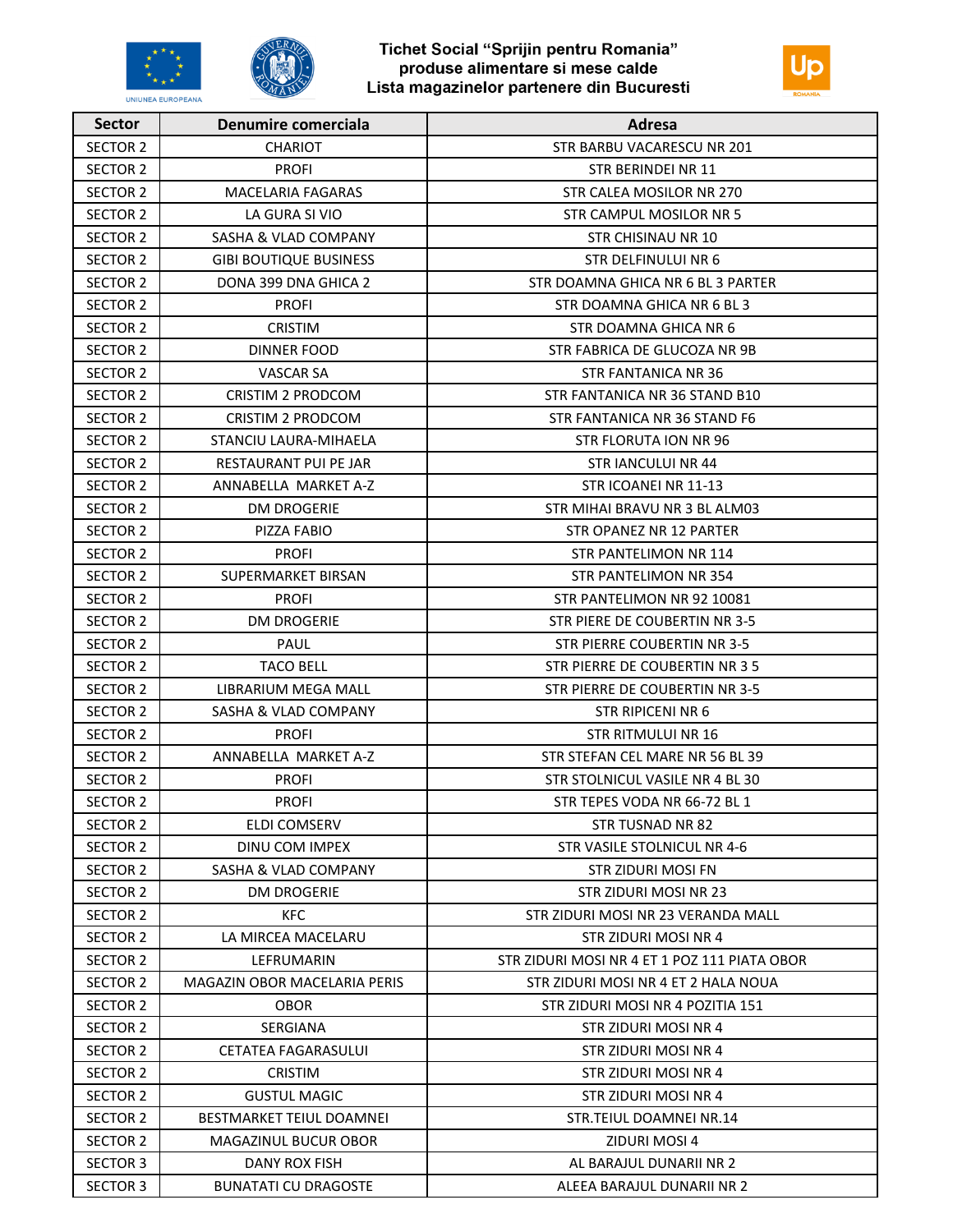





| <b>Sector</b>   | Denumire comerciala                 | <b>Adresa</b>                                     |
|-----------------|-------------------------------------|---------------------------------------------------|
| <b>SECTOR 3</b> | <b>EURONUTS IMPEX</b>               | ALEEA CAMPUL MOSILOR NR 5                         |
| <b>SECTOR 3</b> | SASHA & VLAD COMPANY                | ALEEA DOBRINA NR 1-3                              |
| <b>SECTOR 3</b> | <b>PROFI</b>                        | ALEEA FIZICIENILOR NR 1                           |
| <b>SECTOR 3</b> | <b>FLORENA PRESTIGE</b>             | <b>BARAJUL DUNARII NR 5A</b>                      |
| <b>SECTOR 3</b> | <b>SASHA &amp; VLAD COMPANY</b>     | <b>BD NICOLAE GRIGORESCU NR 20</b>                |
| <b>SECTOR 3</b> | SAPTECAI                            | <b>BD NICOLAE GRIGORESCU NR 51A</b>               |
| <b>SECTOR 3</b> | <b>TITAN</b>                        | BD NICOLAE GRIGORESCU NR 51N                      |
| <b>SECTOR 3</b> | KFC                                 | <b>BD THEODOR PALLADY NR 51 LOT 2</b>             |
| <b>SECTOR 3</b> | <b>KFC</b>                          | <b>B-DUL 1 DECEMBRIE 1918 AUCHAN TITAN</b>        |
| <b>SECTOR 3</b> | <b>PROFI</b>                        | B-DUL 1 DECEMBRIE 1918 NR 21 BL 11 SC 1           |
| <b>SECTOR 3</b> | DONA 93 1 DECEMBRIE                 | B-DUL 1 DECEMBRIE 1918 NR 25 BL U6                |
| <b>SECTOR 3</b> | <b>PENNY MARKET</b>                 | B-DUL 1 DECEMBRIE 1918 NR 33                      |
| <b>SECTOR 3</b> | PIZZA HUT DELIVERY                  | B-DUL 1 DECEMBRIE 1918 NR 33A AUCHAN              |
| <b>SECTOR 3</b> | <b>DINNER FOOD</b>                  | B-DUL 1 DECEMBRIE 1918 NR 33A IRIS MALL           |
| <b>SECTOR 3</b> | CARTOFISSERIA AUSHAN TITAN          | B-DUL 1 DECEMBRIE 1918 NR 33A                     |
| <b>SECTOR 3</b> | <b>DM DROGERIE</b>                  | B-DUL 1 DECEMBRIE 1918 NR 33A                     |
| <b>SECTOR 3</b> | <b>PROFI</b>                        | <b>B-DUL BASARABIA NR 100 BL E2</b>               |
| <b>SECTOR 3</b> | <b>PENNY MARKET</b>                 | <b>B-DUL BASARABIA NR 170</b>                     |
| <b>SECTOR 3</b> | <b>MARISAN</b>                      | <b>B-DUL BASARABIA NR 256</b>                     |
| <b>SECTOR 3</b> | <b>FAST FOOD PAUZA MICA SELGROS</b> | <b>B-DUL BIRUINTEI NR 90</b>                      |
| <b>SECTOR 3</b> | DANY ROX FISH                       | <b>B-DUL CAMIL RESSU NR 23E</b>                   |
| <b>SECTOR 3</b> | <b>VALCOM RM SARAT</b>              | <b>B-DUL CAMIL RESSU NR 23E</b>                   |
| <b>SECTOR 3</b> | DONA 102 CAMIL RESSU 2              | B-DUL CAMIL RESSU NR 4 BL 5                       |
| <b>SECTOR 3</b> | <b>PROFI</b>                        | B-DUL CAMIL RESSU NR 76 BL S1B-S1C                |
| <b>SECTOR 3</b> | DONA 36 COPOSU                      | B-DUL CORNELIU COPOSU NR 3-5 BL 101               |
| <b>SECTOR 3</b> | <b>PROFI</b>                        | <b>B-DUL DECEBAL NR 2</b>                         |
| <b>SECTOR 3</b> | <b>PENNY MARKET</b>                 | <b>B-DUL DECEBAL NR 4 BL 11</b>                   |
| <b>SECTOR 3</b> | MACELARIE SMART LUNKTEAM            | BDUL ENERGETICIENILOR NR 1 (PIATA BOBOCICA)       |
| <b>SECTOR 3</b> | <b>MARISAN</b>                      | <b>B-DUL ENERGETICIENILOR NR 1</b>                |
| <b>SECTOR 3</b> | CARTOFISSERIA BRATIANU              | <b>B-DUL I C BRATIANU NR 34</b>                   |
| <b>SECTOR 3</b> | <b>MARISAN</b>                      | <b>B-DUL N GRIGORESCU NR 51 A</b>                 |
| SECTOR 3        | <b>FLORENA PRESTIGE</b>             | B-DUL NICOLAE GRIGORESCU NR 12A                   |
| <b>SECTOR 3</b> | <b>PROFI</b>                        | B-DUL NICOLAE GRIGORESCU NR 20 BL CA14            |
| <b>SECTOR 3</b> | DONA 16 TITAN                       | B-DUL NICOLAE GRIGORESCU NR 20                    |
| <b>SECTOR 3</b> | <b>BUNASTARE</b>                    | <b>B-DUL NICOLAE GRIGORESCU NR 46 POLICLINICA</b> |
| <b>SECTOR 3</b> | <b>PROFI</b>                        | B-DUL NICOLAE GRIGORESCU NR 51 BL M1              |
| <b>SECTOR 3</b> | <b>FLORENA PRESTIGE</b>             | B-DUL NICOLAE GRIGORESCU NR 51A                   |
| SECTOR 3        | PIZZA HUT                           | B-DUL REGINA ELISABETA NR 15-19 DELTA             |
| <b>SECTOR 3</b> | PAUL                                | B-DUL REGINA ELISABETA NR 15-19                   |
| <b>SECTOR 3</b> | DONA 116 TH PALLADY                 | B-DUL THEODOR PALLADY NR 27 BL G3 BIS             |
| <b>SECTOR 3</b> | <b>PENNY MARKET</b>                 | <b>B-DUL THEODOR PALLADY NR 39</b>                |
| <b>SECTOR 3</b> | <b>DINNER FOOD</b>                  | B-DUL THEODOR PALLADY NR 51N                      |
| <b>SECTOR 3</b> | LIFESTYLE PHARM                     | BLD 1 DECEMBRIE 1918                              |
| SECTOR 3        | <b>TACU SHOP</b>                    | BULEVARDUL 1 DECEMBRIE 1918 NR 53 BL P2 PARTER    |
| <b>SECTOR 3</b> | <b>MOGA SERV MARKET</b>             | CALEA CALARASI NR 61                              |
| <b>SECTOR 3</b> | DONA 408 HALA TRAIAN                | CALEA CALARASILOR NR 116-112                      |
| <b>SECTOR 3</b> | <b>DM DROGERIE</b>                  | CALEA FRANCEZA NR 60                              |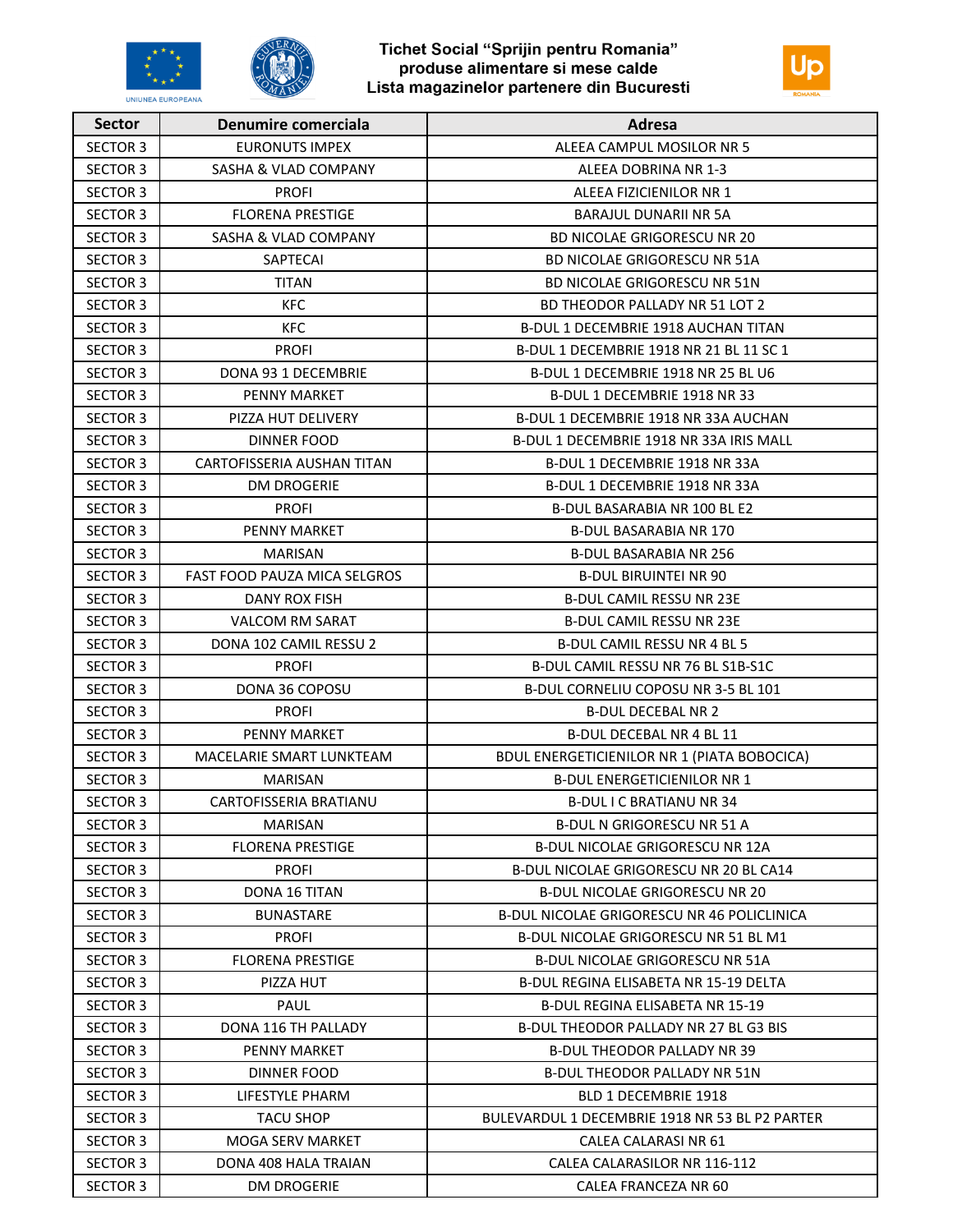





| <b>Sector</b>   | <b>Denumire comerciala</b> | Adresa                                   |
|-----------------|----------------------------|------------------------------------------|
| <b>SECTOR 3</b> | <b>IMPEX CRIS TIM</b>      | CALEA MOSILOR NR 228 BL 32               |
| <b>SECTOR 3</b> | AIO SUPERMARKET            | CALEA VICTORIEI NR 12                    |
| <b>SECTOR 3</b> | <b>SPOONFULL</b>           | CALEA VICTORIEI NR 15                    |
| <b>SECTOR 3</b> | <b>DM DROGERIE</b>         | <b>CALEA VIITAN NR 55-59</b>             |
| <b>SECTOR 3</b> | DONA 10 VITAN              | <b>CALEA VITAN NR 199</b>                |
| <b>SECTOR 3</b> | CARTOFISSERIA AUCHAN VITAN | CALEA VITAN NR 236                       |
| <b>SECTOR 3</b> | PIZZA HUT DELIVERY         | <b>CALEA VITAN NR 23D</b>                |
| <b>SECTOR 3</b> | PIZZA HUT                  | CALEA VITAN NR 55-59 BUCURESTI MALL      |
| <b>SECTOR 3</b> | KFC.                       | CALEA VITAN NR 55-59 ET 2 BUCURESTI MALL |
| <b>SECTOR 3</b> | SPRING TIME FAST FOOD      | CALEA VITAN NR 55-59 MALL                |
| <b>SECTOR 3</b> | <b>DM DROGERIE</b>         | CALEA VITAN NR 55-59                     |
| <b>SECTOR 3</b> | PAUL                       | CALEA VITAN NR 55-59                     |
| <b>SECTOR 3</b> | <b>PROFI</b>               | DRUMUL GURA PUTNEI NR 86-90 SC 1 PARTER  |
| <b>SECTOR 3</b> | LIFESTYLE PHARM            | <b>EROU IANCU NICOLAE</b>                |
| <b>SECTOR 3</b> | <b>PROFI</b>               | <b>INTRAREA MUNCII NR 23</b>             |
| <b>SECTOR 3</b> | <b>DOMINOS PIZZA TITAN</b> | JEAN STERIADE NR 20                      |
| <b>SECTOR 3</b> | <b>DULCINELLA</b>          | <b>PANTELIMON 291</b>                    |
| <b>SECTOR 3</b> | SPRING TIME FAST FOOD      | PIATA ALBA IULIA BL H 2                  |
| <b>SECTOR 3</b> | SPRING TIME FAST FOOD      | PIATA ALBA IULIA BL H2 PARTER            |
| <b>SECTOR 3</b> | <b>MARISAN</b>             | PIATA MATEI AMBROZIE                     |
| <b>SECTOR 3</b> | <b>MARISAN</b>             | PIATA SALAJAN                            |
| <b>SECTOR 3</b> | SPRING TIME FAST FOOD      | PIATA UNIRII NR 1 ET 4 CENTRUL UNIREA    |
| <b>SECTOR 3</b> | LAND BAKERY&PASTRY         | SOS DUDESTI PANTELIMON NR 101-107        |
| <b>SECTOR 3</b> | LA DOI PASI                | SOS DUDESTI-PANTELIMON NR 42             |
| <b>SECTOR 3</b> | <b>ENCULESCU</b>           | SOS FUNDENI NR 174                       |
| <b>SECTOR 3</b> | <b>CRISTIM</b>             | SOS MIHAI BRAVU NR 200 SC 1 PARTER       |
| <b>SECTOR 3</b> | SASHA & VLAD COMPANY       | SOS MIHAI BRAVU NR 288                   |
| <b>SECTOR 3</b> | <b>MACELARIA FEDO</b>      | SOS MIHAI BRAVU NR 294                   |
| <b>SECTOR 3</b> | <b>KFC</b>                 | SOS MIHAI BRAVU NR 319 PARCARE KAUFLAND  |
| <b>SECTOR 3</b> | <b>PROFI</b>               | SOS MIHAI BRAVU NR 451-471               |
| <b>SECTOR 3</b> | <b>DOMINO S VITAN</b>      | SOS MIHAI BRAVU NR 452-460               |
| <b>SECTOR 3</b> | FILSAM                     | STR 1 DECEMBRIE NR 33                    |
| <b>SECTOR 3</b> | SPRING TIME FAST FOOD      | STR ACADEMIEI NR 3-5                     |
| <b>SECTOR 3</b> | <b>PROFI</b>               | STR ALEXANDRU MORUZZI VOIEVOD NR 14      |
| <b>SECTOR 3</b> | <b>MASTER MARKET IMPEX</b> | STR BABA NOVAC NR 17                     |
| <b>SECTOR 3</b> | <b>PHD</b>                 | STR BABA NOVAC NR 9G                     |
| SECTOR 3        | DONA 74 MINIS              | STR BARAJUL CUCUTENI NR 1                |
| <b>SECTOR 3</b> | <b>CARNSAN PROD</b>        | <b>STR BARAJUL DUNARII</b>               |
| <b>SECTOR 3</b> | <b>VALCOM MINIS</b>        | <b>STR BARAJUL DUNARII</b>               |
| <b>SECTOR 3</b> | <b>CRISFLOR</b>            | STR BARAJUL LOTRU NR 2A BL 23            |
| <b>SECTOR 3</b> | LA MAMA RESTAURANT         | STR BARCANI NR 1                         |
| <b>SECTOR 3</b> | AMI MARKET INTERNATIONAL   | STR BREAZA NR 3A                         |
| SECTOR 3        | <b>MARISAN</b>             | <b>STR BUHUSI NR 2</b>                   |
| SECTOR 3        | <b>MARISAN</b>             | STR CAMIL RESSU NR 23E                   |
| <b>SECTOR 3</b> | LA DOI PASI MELISA         | STR CAMIL RESSU NR 41                    |
| <b>SECTOR 3</b> | <b>EPIC STONE STORY</b>    | STR CAMPIA LIBERTATII NR 39A             |
| <b>SECTOR 3</b> | NICOM IMPROEX              | STR CAMPIA LIBERTATII NR 39A             |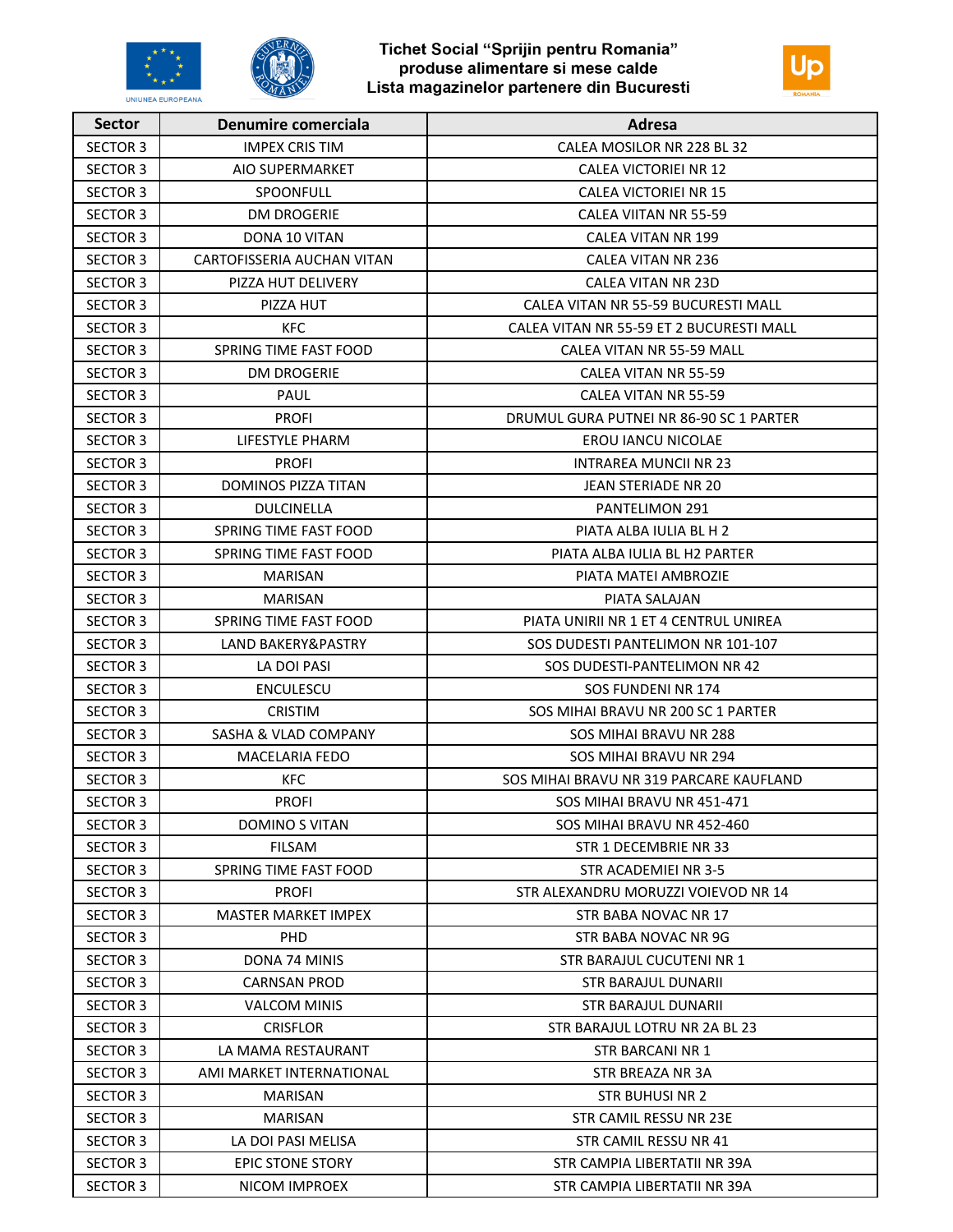





| <b>Sector</b>   | Denumire comerciala                    | Adresa                                                    |
|-----------------|----------------------------------------|-----------------------------------------------------------|
| <b>SECTOR 3</b> | <b>PROFI</b>                           | STR CAMPINEANCA NR 1                                      |
| <b>SECTOR 3</b> | <b>DANY ROX FISH</b>                   | STR COL IOSIF ALBU NR 1                                   |
| <b>SECTOR 3</b> | SASHA & VLAD COMPANY                   | STR COL IOSIF ALBU NR 1                                   |
| <b>SECTOR 3</b> | <b>ALYUS SHOP</b>                      | STR COLONEL IOSIF ALBU NR 1                               |
| <b>SECTOR 3</b> | MAGAZIN PIATA 1 DECEMBRIE<br>MACELARIE | STR COLONEL IOSIF ALBU NR 1                               |
| <b>SECTOR 3</b> | ULS ALIMENT                            | STR COLONEL IOSIF ALBU NR 1                               |
| <b>SECTOR 3</b> | SASHA & VLAD COMPANY                   | STR COLONELU JOSIF ALBU NR 1                              |
| <b>SECTOR 3</b> | ANA & CORNEL                           | STR CORNEL IOSIF ALBU NR 1                                |
| <b>SECTOR 3</b> | <b>GARDEN GRILLE &amp; BAR</b>         | STR DOAMNEI NR 12                                         |
| <b>SECTOR 3</b> | <b>DONA 20 DRISTOR</b>                 | STR DRISTOR NR 81-88 BL 13                                |
| <b>SECTOR 3</b> | <b>SUPERLIMON STORE</b>                | STR DRUMUL GURA CRIVATULUI, NR.80                         |
| <b>SECTOR 3</b> | DONA 424 DUDESTI PANTELIMON            | STR DUDESTI-PANTELIMON NR 1 AP 1                          |
| <b>SECTOR 3</b> | <b>CAROLI FOODS HALA</b>               | STR FANTANICA NR 36                                       |
| <b>SECTOR 3</b> | APRO MIXT COMERT                       | STR FLOARE ALBASTRA NR 32                                 |
| <b>SECTOR 3</b> | <b>PROFI</b>                           | STR GURA FAGETULUI NR 58-68                               |
| <b>SECTOR 3</b> | <b>PROFI</b>                           | STR GURA IALOMITEI NR 1                                   |
| <b>SECTOR 3</b> | UNCLE JOHN                             | STR I C BRATIANU NR 29-33                                 |
| <b>SECTOR 3</b> | <b>MARISAN</b>                         | STR INDUSTRIILOR NR 56 BL 2 ET P                          |
| <b>SECTOR 3</b> | <b>MADO FAST FOOD</b>                  | STR ION MINULESCU NR 3-5                                  |
| <b>SECTOR 3</b> | <b>MARISAN</b>                         | STR IOSIF ALBU NR 1 PIATA 1 DECEMBRIE                     |
| <b>SECTOR 3</b> | <b>PROFI</b>                           | STR JEAN STERIADI NR 11                                   |
| <b>SECTOR 3</b> | <b>STAR TOP SMART SRL</b>              | STR LACRAMIOAREI NR 43                                    |
| <b>SECTOR 3</b> | <b>FLORENA PRESTIGE</b>                | STR LIVIU REBREANU ICA                                    |
| <b>SECTOR 3</b> | MACELARIE                              | STR LIVIU REBREANU NR 1 PTA RAMNICU SARAT                 |
| <b>SECTOR 3</b> | DONA 101 L REBREANU                    | STR LIVIU REBREANU NR 13A BL N20                          |
| <b>SECTOR 3</b> | ULS ALIMENT                            | STR LIVIU REBREANU NR 2                                   |
| <b>SECTOR 3</b> | <b>DOMINOS PIZZA</b>                   | STR LIVIU REBREANU NR 27A                                 |
| <b>SECTOR 3</b> | PIZZA HUT                              | STR LIVIU REBREANU NR 4 ET 1 PARK LAKE                    |
| <b>SECTOR 3</b> | MI PIACE PASTA FRESCA                  | STR LIVIU REBREANU NR 4 PARK LAKE CENTER ET 1 SP COM E181 |
| <b>SECTOR 3</b> | CARTOFISSERIA PARK LAKE                | STR LIVIU REBREANU NR 4 PARK LAKE CENTER MALL             |
| <b>SECTOR 3</b> | TACO BELL                              | STR LIVIU REBREANU NR 4 PARK LAKE                         |
| <b>SECTOR 3</b> | KFC                                    | STR LIVIU REBREANU NR 4                                   |
| SECTOR 3        | PAUL                                   | STR LIVIU REBREANU NR 4                                   |
| <b>SECTOR 3</b> | MAGAZIN OVAL MARKET                    | STR LUCRETIU PATRASCANU NR 15 BL MC119PARTER              |
| <b>SECTOR 3</b> | TERA MARKET SRL                        | STR MARULUI NR 27                                         |
| <b>SECTOR 3</b> | MIT COM                                | STR MIHAIL TARNOVEANU NR 3                                |
| SECTOR 3        | <b>PROFI</b>                           | STR NERVA TRAIAN NR 17-19 BL M70                          |
| <b>SECTOR 3</b> | <b>SEBIGAB FISH</b>                    | STR NICOLAE GRIGORESCU NR 51A                             |
| <b>SECTOR 3</b> | <b>ULS ALIMENT</b>                     | STR NICOLAE GRIGORESCU NR 51A                             |
| SECTOR 3        | <b>PROFI</b>                           | STR NICOLAE PASCU NR 1A BL 8                              |
| <b>SECTOR 3</b> | <b>FLORINA</b>                         | STR NICOLAE PASCU NR 1A                                   |
| <b>SECTOR 3</b> | DONA 434 SALAJAN                       | STR PATULULUI NR 2A BL 27 PARTER                          |
| <b>SECTOR 3</b> | <b>PROFI</b>                           | STR POSTASULUI NR 35 - 37 PARTER                          |
| <b>SECTOR 3</b> | DONA 187 TRAPEZULUI                    | STR PREVEDERII NR 13A BL M1C                              |
| <b>SECTOR 3</b> | FLAVI & MELI EXCLUSIV                  | STR PUPITRULUI NR 42                                      |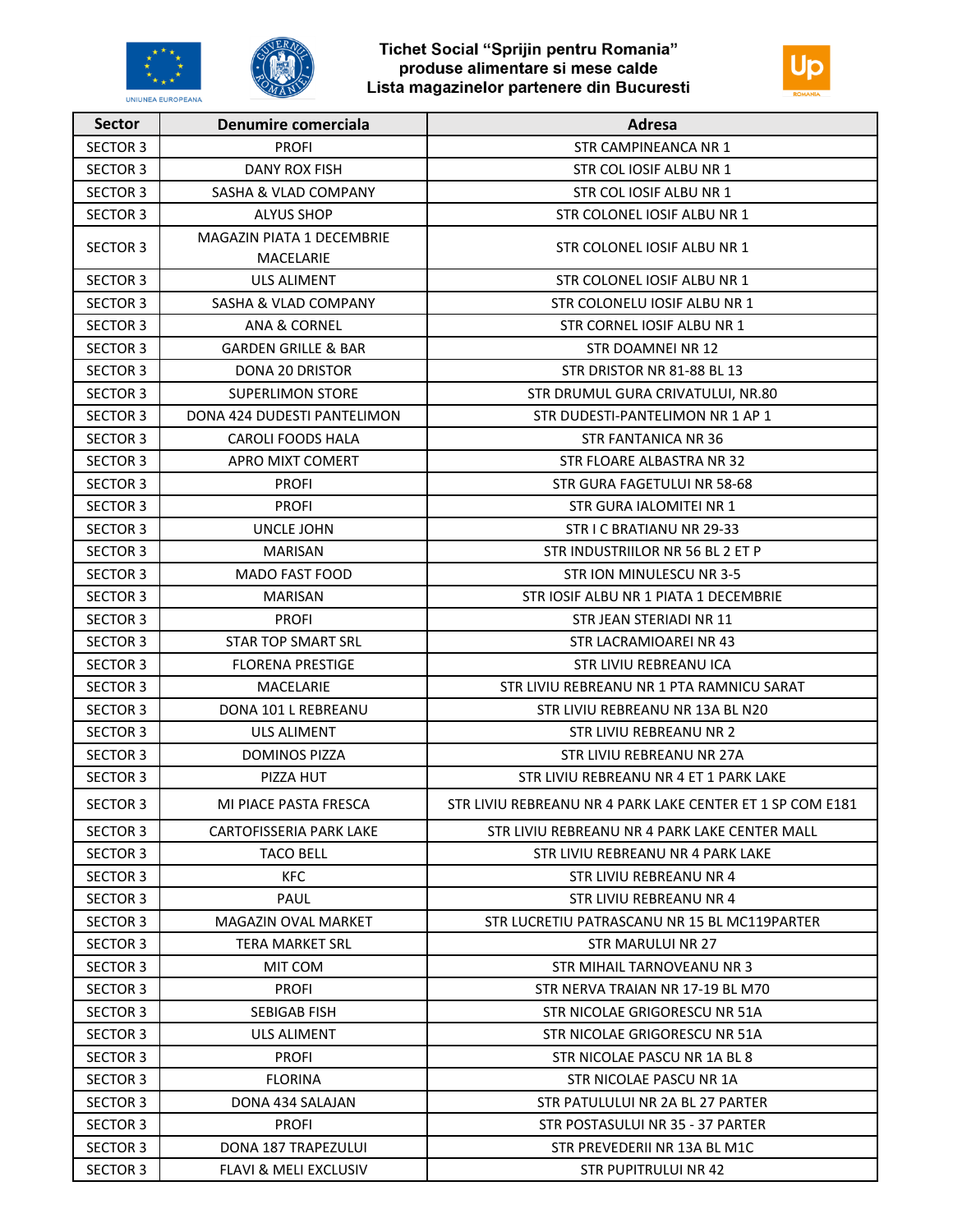



| <b>Sector</b>   | <b>Denumire comerciala</b>      | Adresa                                          |
|-----------------|---------------------------------|-------------------------------------------------|
| <b>SECTOR 3</b> | SERGIANA                        | <b>STR RACARINR 5</b>                           |
| <b>SECTOR 3</b> | <b>PROFI</b>                    | STR RACARI NR 57                                |
| <b>SECTOR 3</b> | <b>RAMNIC</b>                   | STR RAMNICU VALCEA NR 14                        |
| <b>SECTOR 3</b> | <b>CRISTIM</b>                  | STR RAMNICU VALCEA NR 14-16                     |
| <b>SECTOR 3</b> | <b>KFC</b>                      | STR SELARI NR 12                                |
| <b>SECTOR 3</b> | <b>PROFI</b>                    | STR SFANTA VINERI NR 21A PARTER SPATIUCOMERCIAL |
| <b>SECTOR 3</b> | ARIA GOURMET BURGER             | STR SLANIC 2 PARTER                             |
| <b>SECTOR 3</b> | DUMYMAR COM 2007                | STR SOLDAT GHITA SERBAN NR 38-42                |
| <b>SECTOR 3</b> | <b>PROFI</b>                    | STR THEODOR PALLADY NR 11-13                    |
| <b>SECTOR 3</b> | <b>SASHA &amp; VLAD COMPANY</b> | STR TINA PETRE NR 5                             |
| <b>SECTOR 3</b> | ANA & CORNEL                    | STR TRAPEZULUI NR 1                             |
| <b>SECTOR 3</b> | <b>DOMINO'S PIZZA</b>           | STR TURTURELELOR NR 50                          |
| <b>SECTOR 3</b> | <b>FILSAM</b>                   | STR V V STANCIU NR 213                          |
| <b>SECTOR 3</b> | SASHA & VLAD COMPANY            | <b>STR VIORELE FN</b>                           |
| <b>SECTOR 3</b> | PATRICK INVEST SOLUTIONS        | STR. GURA IALOMITEI NR. 1                       |
| <b>SECTOR 3</b> | <b>KFC</b>                      | UNIREA SHOPPING ARIPA CALARASI PARTER           |
| <b>SECTOR 4</b> | AMMA EXPRESS                    | AL HUEDIN NR 1                                  |
| <b>SECTOR 4</b> | <b>ULS ALIMENT</b>              | ALEEA CAMPUL MOSILOR NR 5                       |
| <b>SECTOR 4</b> | <b>PROFI</b>                    | ALEEA MOLDOVENI NR 5 BL B2L PARTER              |
| <b>SECTOR 4</b> | MAGAZIN STRADUINTEI MACELARIA   | ALEEA STRADUINTEI NR 1                          |
| <b>SECTOR 4</b> | AMMA EXPRESS                    | <b>BD METALURGIEI NR 61</b>                     |
| <b>SECTOR 4</b> | DONA 7 OBREGIA                  | <b>B-DUL ALEX OBREGIA NR 31</b>                 |
| <b>SECTOR 4</b> | <b>PROFI</b>                    | B-DUL ALEXANDRU OBREGIA NR 16 BL 16             |
| <b>SECTOR 4</b> | <b>DM DROGERIE</b>              | B-DUL ALEXANDRU OBREGIA NR 25 BL 14             |
| <b>SECTOR 4</b> | <b>MANAY CHINESE FOOD</b>       | B-DUL CONSTANTIN BRANCOVEANU NR 91              |
| <b>SECTOR 4</b> | P.B.Y. FASHION DESIGN           | B-DUL C-TIN BRANCOVEANU NR 10                   |
| <b>SECTOR 4</b> | DONA 145 BRANCOVEANU            | B-DUL C-TIN BRANCOVEANU NR 116 BL M2/3          |
| SECTOR 4        | <b>DM DROGERIE</b>              | <b>B-DUL GHEORGHE SINCAI NR 1-1A</b>            |
| <b>SECTOR 4</b> | <b>DONA 5 TINERETULUI</b>       | <b>B-DUL GHEORGHE SINCAI NR 2</b>               |
| <b>SECTOR 4</b> | <b>PROFI</b>                    | <b>B-DUL LIBERTATII NR 1A BL A1</b>             |
| <b>SECTOR 4</b> | SPRING TIME FAST FOOD           | <b>B-DUL METALURGIEI NR 12-18 GRAND ARENA</b>   |
| <b>SECTOR 4</b> | COMSUIN ULMENI SA               | BDUL METALURGIEI NR 132                         |
| SECTOR 4        | CRISTIM 2 PRODCOM               | B-DUL METALURGIEI NR 132                        |
| <b>SECTOR 4</b> | <b>PROFI</b>                    | B-DUL UNIRII NR 15 BL 3 SC 1-2                  |
| <b>SECTOR 4</b> | AMMA EXPRESS                    | BL ALEXANDRU OBREGIA NR 35                      |
| <b>SECTOR 4</b> | LULU DUPAIN                     | CALEA SERBAN VODA NR 180A                       |
| <b>SECTOR 4</b> | ISSA INTERNET SUPERMARKET       | CALEA SERBAN VODA NR 256                        |
| <b>SECTOR 4</b> | DOMINO'S PIZZA                  | CALEA SERBAN VODA NR 276 A                      |
| <b>SECTOR 4</b> | <b>PROFI</b>                    | CALEA SERBAN VODA NR 43 BL 2                    |
| SECTOR 4        | <b>PROFI</b>                    | CALEA VACARESTI NR 176-178                      |
| <b>SECTOR 4</b> | <b>PROFI</b>                    | CALEA VACARESTI NR 302-304 BL 1C                |
| <b>SECTOR 4</b> | <b>KFC</b>                      | CALEA VACARESTI NR 391 ET 1 SUN PLAZA           |
| <b>SECTOR 4</b> | PIZZA HUT                       | CALEA VACARESTI NR 391 ET 1 SUN PLAZA           |
| <b>SECTOR 4</b> | PIZZA HUT                       | CALEA VACARESTI NR 391 PHD SUN PLAZA            |
| <b>SECTOR 4</b> | CARTOFISSERIE SUN PLAZA         | CALEA VACARESTI NR 391                          |
| <b>SECTOR 4</b> | <b>CHARIOT</b>                  | CALEA VACARESTI NR 391                          |
| <b>SECTOR 4</b> | <b>CORA</b>                     | CALEA VACARESTI NR 391                          |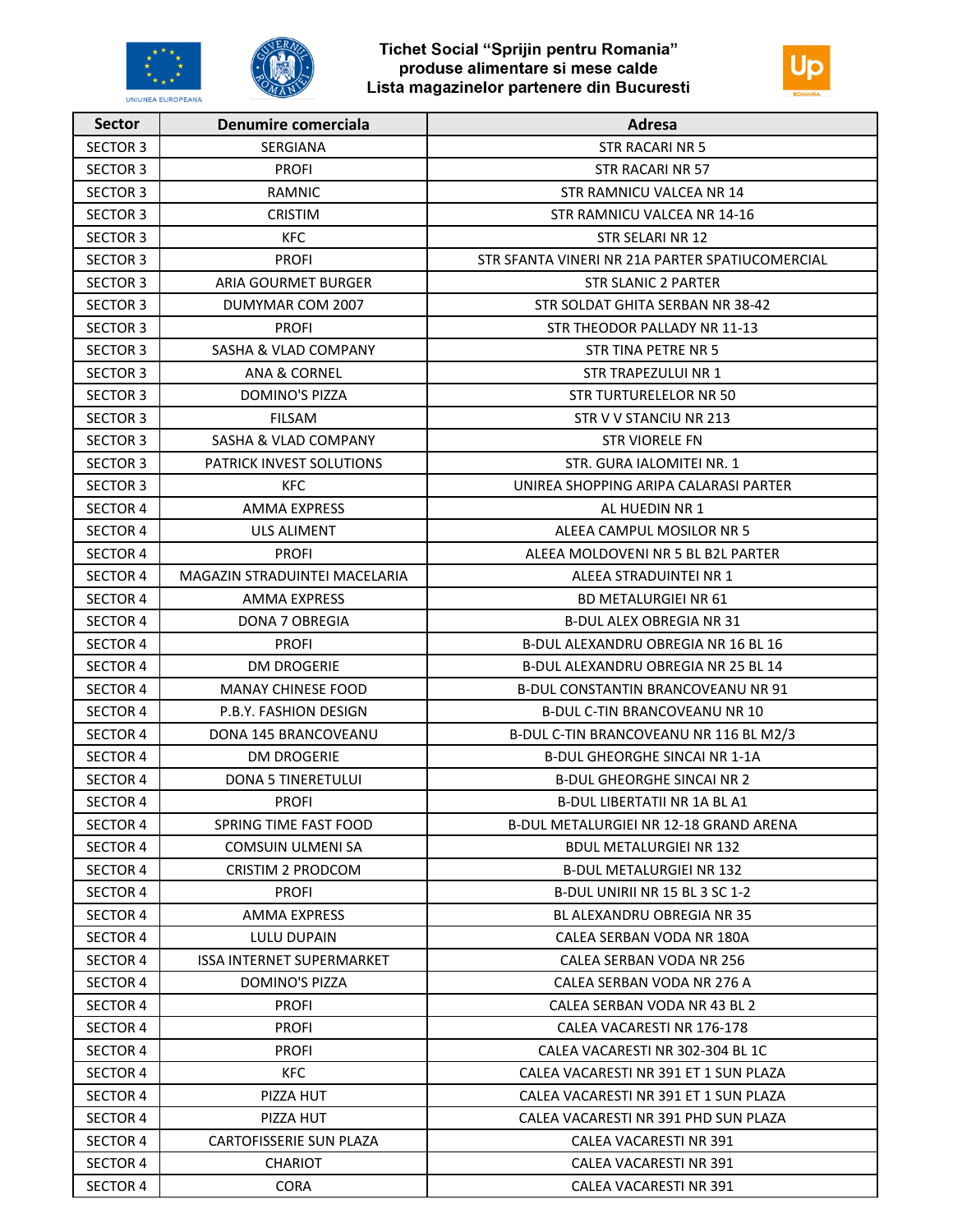





| <b>Sector</b>   | <b>Denumire comerciala</b>       | Adresa                                   |
|-----------------|----------------------------------|------------------------------------------|
| <b>SECTOR 4</b> | <b>DM DROGERIE</b>               | <b>CALEA VACARESTI NR 391</b>            |
| <b>SECTOR 4</b> | LIBRARIUM SUN PLAZA              | CALEA VACARESTI NR 391                   |
| <b>SECTOR 4</b> | ROMANIA HYPERMARCHE SA           | CALEA VACARESTI NR 391                   |
| <b>SECTOR 4</b> | <b>PROFI</b>                     | DRUMUL DEALU ALUNIS NR 43                |
| <b>SECTOR 4</b> | <b>PROFI</b>                     | DRUMUL JILAVEI NR 48-60                  |
| <b>SECTOR 4</b> | <b>RESTAURANT DINES</b>          | <b>INCINTA PARC CAROL I</b>              |
| <b>SECTOR 4</b> | <b>PROFI</b>                     | PIATA APARATORII PATRIEI FN              |
| <b>SECTOR 4</b> | <b>INTERMARKET BUCURESTI</b>     | PIATA BERCENI-OLTENITEI SUPERMARKET MAYA |
| <b>SECTOR 4</b> | <b>CAPITANUL HOOK</b>            | PIATA PROGRESU NR 109 A                  |
| <b>SECTOR 4</b> | <b>MARISAN</b>                   | PIATA RESITA NR 1                        |
| SECTOR 4        | <b>MARISAN</b>                   | SERGENT NITU VASILE NR 1                 |
| <b>SECTOR 4</b> | <b>EURO SMART VEND</b>           | SOS BERCENI 42                           |
| <b>SECTOR 4</b> | <b>CRISTIN NL IMPEX</b>          | SOS BERCENI NR 104A                      |
| <b>SECTOR 4</b> | <b>MARISAN</b>                   | SOS BERCENI NR 17                        |
| SECTOR 4        | MARISAN                          | SOS BERCENI NR 183 B                     |
| <b>SECTOR 4</b> | <b>MARISAN</b>                   | SOS BERCENI NR 29 AP 382                 |
| <b>SECTOR 4</b> | <b>BACANIE</b>                   | <b>SOS BERCENI NR 33</b>                 |
| SECTOR 4        | LA STELA GOOD FOOD               | SOS BERCENI NR 33                        |
| <b>SECTOR 4</b> | MACELARIE                        | <b>SOS BERCENI NR 33</b>                 |
| <b>SECTOR 4</b> | <b>MARISAN</b>                   | SOS BERCENI NR 33                        |
| <b>SECTOR 4</b> | <b>MARISAN</b>                   | <b>SOS BERCENI NR 40</b>                 |
| <b>SECTOR 4</b> | <b>ULS ALIMENT</b>               | <b>SOS BERCENI NR 40</b>                 |
| SECTOR 4        | DONA 81 APARATORII PATRIEI       | SOS BERCENI NR 43 BL 109                 |
| <b>SECTOR 4</b> | <b>PROFI</b>                     | <b>SOS BERCENI NR 8BIS</b>               |
| <b>SECTOR 4</b> | <b>DOMINO'S PIZZA</b>            | SOS BERCENI NR 96                        |
| <b>SECTOR 4</b> | <b>MARISAN</b>                   | SOS GIUGIULUI NR 1236                    |
| SECTOR 4        | DONA 13 PROGRESULUI              | SOS GIURGIULUI NR 103-107                |
| <b>SECTOR 4</b> | <b>MARISAN</b>                   | SOS GIURGIULUI NR 107                    |
| <b>SECTOR 4</b> | <b>ALIMAR DISCOUNT</b>           | SOS GIURGIULUI NR 109A                   |
| <b>SECTOR 4</b> | SASHA & VLAD COMPANY             | SOS GIURGIULUI NR 109A                   |
| <b>SECTOR 4</b> | <b>ULS ALIMENT</b>               | SOS GIURGIULUI NR 109H                   |
| <b>SECTOR 4</b> | <b>TEO PROD EXIM</b>             | SOS GIURGIULUI NR 121                    |
| <b>SECTOR 4</b> | <b>DONA 3 GIURGIULUI</b>         | SOS GIURGIULUI NR 123                    |
| <b>SECTOR 4</b> | <b>MARISAN</b>                   | SOS GIURGIULUI NR 123                    |
| <b>SECTOR 4</b> | <b>ROGER BUSINESS</b>            | SOS GIURGIULUI NR 127 BL 2B              |
| <b>SECTOR 4</b> | <b>ATLANTIC</b>                  | SOS GIURGIULUI NR 127 BL B2 PARTER       |
| <b>SECTOR 4</b> | <b>DM DROGERIE</b>               | SOS GIURGIULUI NR 127                    |
| <b>SECTOR 4</b> | DONA 38 LUICA                    | SOS GIURGIULUI NR 131 BL 1               |
| <b>SECTOR 4</b> | MARISAN                          | SOS GIURGIULUI NR 235                    |
| <b>SECTOR 4</b> | <b>MARISAN</b>                   | SOS GIURGIULUI NR 274                    |
| <b>SECTOR 4</b> | <b>VALCOM PROGRESULUI</b>        | SOS GIURGIULUI PIATA PROGRESU NR 109A    |
| <b>SECTOR 4</b> | MAGAZIN PROGRESULUI MACELARIA    | SOS GIURGIULUI PIATA PROGRESUL           |
| <b>SECTOR 4</b> | <b>ISSA INTERNET SUPERMARKET</b> | SOS OLTENITEI NR 10                      |
| <b>SECTOR 4</b> | DONA 202 EROII REVOLUTIEI        | SOS OLTENITEI NR 12 BL D2 PARTER         |
| <b>SECTOR 4</b> | YUGA PIATA SUDULUI               | SOS OLTENITEI NR 208 LOT 1               |
| SECTOR 4        | DONA 15 OLTENITEI                | SOS OLTENITEI NR 240                     |
| <b>SECTOR 4</b> | <b>ERTIGO</b>                    | SOS OLTENITEI NR 252                     |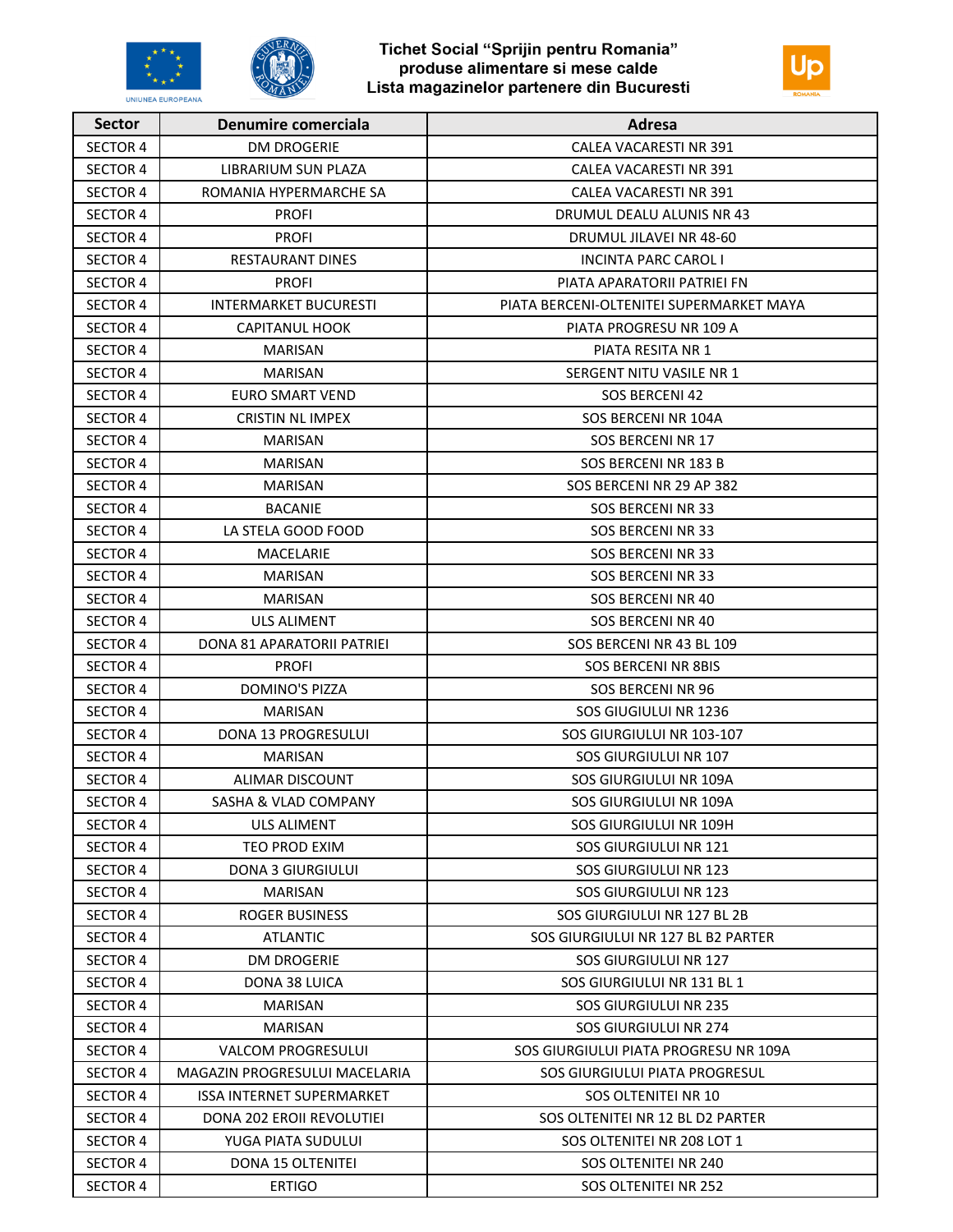



| <b>Sector</b>   | <b>Denumire comerciala</b>     | Adresa                                     |
|-----------------|--------------------------------|--------------------------------------------|
| <b>SECTOR 4</b> | <b>MARISAN</b>                 | SOS OLTENITEI NR 388                       |
| <b>SECTOR 4</b> | ISSA INTERNET SUPERMARKET      | SOS OLTENITEI NR 58                        |
| <b>SECTOR 4</b> | KFC.                           | SOS OLTENITEI NR 85                        |
| <b>SECTOR 4</b> | <b>DONA 229 VERGULUI</b>       | SOS VERGULUI NR 65 PARTER                  |
| <b>SECTOR 4</b> | SPRING TIME FAST FOOD          | SOS VITAN-BARZESTI NR 7A VITANTIS          |
| <b>SECTOR 4</b> | <b>ARONEL IDEEA</b>            | SOSEAUA BERCENI NR 183B                    |
| <b>SECTOR 4</b> | <b>PROFI</b>                   | SOSEAUA GIURGIULUI NR 131                  |
| <b>SECTOR 4</b> | <b>ULS ALIMENT</b>             | SPLAIUL UNIRII NR 162                      |
| <b>SECTOR 4</b> | PATI ALION                     | STR 11 IUNIE NR 18                         |
| <b>SECTOR 4</b> | <b>INSTANT SOLUTIONS</b>       | STR ALEEA HUEDIN NR 7                      |
| <b>SECTOR 4</b> | <b>BRO GRUP MARKET</b>         | STR ALUNISULUI NR 4 BL 11A                 |
| <b>SECTOR 4</b> | PUIU PRODCOM                   | STR ANGHEL MOLDOVEANU NR 56C               |
| <b>SECTOR 4</b> | <b>COCO MARKET</b>             | STR AUREL PERSU NR 18A                     |
| <b>SECTOR 4</b> | DONA 63 NORILOR                | STR C R MOTRU NR 12 BL 27-27B SC B         |
| <b>SECTOR 4</b> | LA NEAGU                       | STR CALEA VACARESTI NR 278 BL 68           |
| <b>SECTOR 4</b> | <b>PROFI</b>                   | STR CERCETATORILOR NR 9                    |
| <b>SECTOR 4</b> | SPRINGTREST                    | STR CONSTANTIN RADULESCU MOTRU NR 12       |
| <b>SECTOR 4</b> | <b>MARISAN</b>                 | STR CONSTANTIN RADULESCU MOTRU NR 9        |
| <b>SECTOR 4</b> | <b>PROFI</b>                   | STR COVASNA NR 3 PIATA COVASNA             |
| <b>SECTOR 4</b> | <b>DULCINELLA</b>              | STR C-TIN BRANCOVEANU NR 116               |
| <b>SECTOR 4</b> | <b>PROFI</b>                   | STR C-TIN RADULESCU MOTRU NR 12            |
| <b>SECTOR 4</b> | DINNER FOOD AUCHAN BERCENI     | STR DRUMUL DEALUL BISERICII NR 67-109      |
| <b>SECTOR 4</b> | MAGAZIN MOGHIOROS              | STR DRUMUL TABEREI NR 44                   |
| <b>SECTOR 4</b> | ULS ALIMENT                    | STR DRUMUL TABEREI NR 44                   |
| <b>SECTOR 4</b> | <b>MECCA BACANIA</b>           | STR DUMITRU BRUMARESCU NR 12 BL D1 PARTER  |
| <b>SECTOR 4</b> | <b>PROFI</b>                   | STR EMIL RACOVITA NR 10A BL 19             |
| <b>SECTOR 4</b> | IL CANTUCCIO                   | STR FABRICA DE CHIBRITURI NR 2             |
| <b>SECTOR 4</b> | <b>PENNY MARKET</b>            | STR FIZICENILOR NR 28-30                   |
| <b>SECTOR 4</b> | <b>PROFI</b>                   | STR HUEDIN NR 19                           |
| <b>SECTOR 4</b> | PIU- PIU PROD HUEDIN           | STR HUEDIN NR 19, ANEXA PRELUNGIRE, PARTER |
| <b>SECTOR 4</b> | AMMA EXPRESS                   | <b>STR HUEDIN NR 29</b>                    |
| <b>SECTOR 4</b> | MAGAZIN IZVORUL RECE MACELARIA | STR IZVORUL RECE NR 1 BL M1/1              |
| <b>SECTOR 4</b> | <b>DONA 34 IZVORUL RECE</b>    | STR IZVORUL RECE NR 1 BL M1A               |
| <b>SECTOR 4</b> | <b>PROFI</b>                   | STR LAMOTESTI NR 3-5 BL 62 PARTER          |
| <b>SECTOR 4</b> | <b>HRISTU STIL</b>             | STR LAMOTESTI NR 3-5                       |
| <b>SECTOR 4</b> | <b>CORA URBAN</b>              | STR LANARIEI NR 90                         |
| <b>SECTOR 4</b> | <b>PROFI</b>                   | <b>STR LUICA NR 1F</b>                     |
| <b>SECTOR 4</b> | <b>PENNY MARKET</b>            | STR LUICA NR 62-64 66-68                   |
| <b>SECTOR 4</b> | <b>PICOFARM</b>                | STR LUICA NR 62-64                         |
| <b>SECTOR 4</b> | <b>CRISTIM</b>                 | STR LUICA NR 62-64-66-68                   |
| <b>SECTOR 4</b> | FLORENTA COMPROD EXIM SRL      | STR NITU VASILE FN                         |
| SECTOR 4        | <b>MARISAN</b>                 | STR NITU VASILE NR 1 PIATA BIG BERCENI     |
| <b>SECTOR 4</b> | PIATA SUDULUI                  | STR NITU VASILE NR 1                       |
| <b>SECTOR 4</b> | SASHA & VLAD COMPANY SUDULUI 1 | STR NITU VASILE NR 1                       |
| <b>SECTOR 4</b> | SASHA & VLAD COMPANY SUDULUI   | STR NITU VASILE NR 1                       |
| <b>SECTOR 4</b> | ULS ALIMENT                    | STR NITU VASILE NR 1                       |
| <b>SECTOR 4</b> | DOMINO'S PIZZA                 | STR NITU VASILE NR 39                      |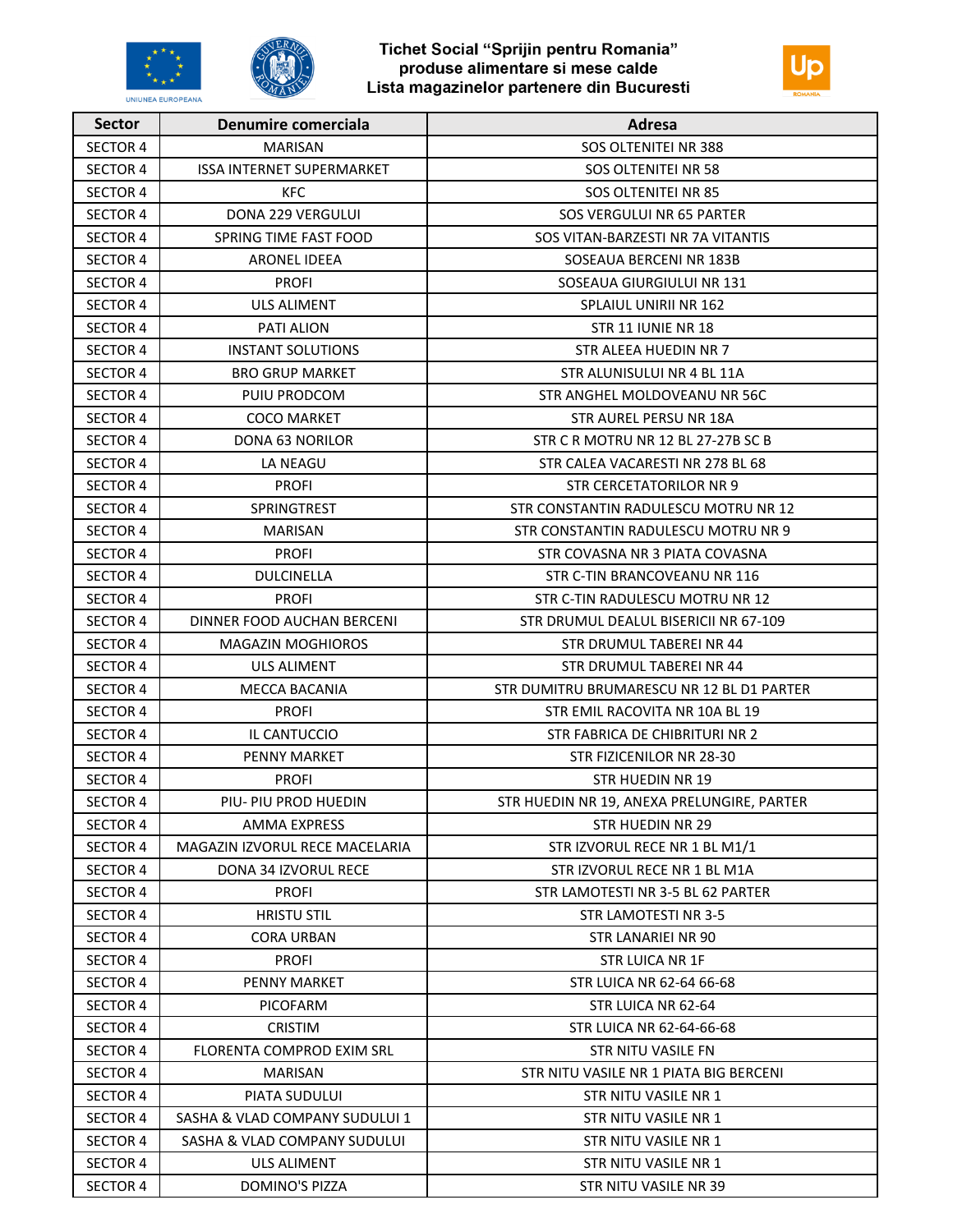



| <b>Sector</b>   | Denumire comerciala                     | Adresa                                          |
|-----------------|-----------------------------------------|-------------------------------------------------|
| <b>SECTOR 4</b> | <b>ULS ALIMENT</b>                      | <b>STR NITU VASILE NR 4</b>                     |
| <b>SECTOR 4</b> | <b>MARISAN</b>                          | STR NITU VASILE NR 9 SP COM 39                  |
| <b>SECTOR 4</b> | <b>B&amp;A COMERCIAL TRADE BUSINESS</b> | STR OLTENITEI NR 142 BL 4 SC 1 PARTER           |
| <b>SECTOR 4</b> | <b>PROFI</b>                            | STR OLTENITEI NR 162                            |
| <b>SECTOR 4</b> | <b>SUPERLIMON STORE</b>                 | STR POSTALIONULUI NR. 25                        |
| <b>SECTOR 4</b> | MARKET AMY                              | STR PRINCIPATELE UNITE NR 65                    |
| <b>SECTOR 4</b> | <b>PROFI</b>                            | STR RACOVITA EMIL BIOLOG NR 22 BL I13 PARTER    |
| <b>SECTOR 4</b> | <b>ULS ALIMENT</b>                      | STR RESITA NR 15                                |
| <b>SECTOR 4</b> | <b>DONA 31 RESITEI</b>                  | STR RESITA NR 4                                 |
| <b>SECTOR 4</b> | <b>NEW YEAR MARKET</b>                  | STR RESITA NR 4                                 |
| <b>SECTOR 4</b> | <b>PROFI</b>                            | STR SAMOILA DUMITRU NR 27-29                    |
| <b>SECTOR 4</b> | <b>MAGAZIN SUDULUI</b>                  | STR SERGENT NITU VASILE NR 1 PIATA SUDULUI      |
| <b>SECTOR 4</b> | MARINA STORE                            | STR SG MARIN SANDU NR 67                        |
| <b>SECTOR 4</b> | <b>STRADUINTEI</b>                      | STR STRADUINTEI NR 1                            |
| <b>SECTOR 4</b> | <b>COMGEMIN 96 STAR MARKET</b>          | STR STRADUINTEI NR 1B PIATA BERCENI SUD         |
| <b>SECTOR 4</b> | MACELARIE                               | STR STRADUINTEI NR 1B PIATA PROGRESUL           |
| <b>SECTOR 4</b> | <b>CRISTIM</b>                          | STR STRADUINTEI NR 1B                           |
| <b>SECTOR 4</b> | <b>ULS ALIMENT</b>                      | STR STRADUINTEI NR 1B                           |
| <b>SECTOR 4</b> | <b>FAST FOOD PAUZA MICA SELGROS</b>     | STR TURNU MAGURELE NR 92-108                    |
| <b>SECTOR 4</b> | <b>SELGROS CASH &amp; CARRY</b>         | STR TURNU MAGURELE NR 92-108                    |
| <b>SECTOR 4</b> | <b>PROFI</b>                            | STR UIOARA NR 3 BL M2                           |
| <b>SECTOR 4</b> | <b>OBY COMERT</b>                       | STR UIOARA NR 3 BL N2                           |
| <b>SECTOR 4</b> | <b>PENNY MARKET</b>                     | STR V V STANCIU NR 213                          |
| <b>SECTOR 4</b> | <b>CARNSAN PROD</b>                     | STR VASILE NITU NR 1                            |
| <b>SECTOR 4</b> | <b>RESTAURANT NEFF PROD</b>             | STR VASILE NITU NR 1                            |
| <b>SECTOR 4</b> | <b>PROFI</b>                            | STR. DUMITRU BRUMARESCU, NR. 14, BL. S1, PARTER |
| <b>SECTOR 5</b> | A.B.C. POINT DESIGN                     | ALEEA SALAJ NR NR 10 BL 37 ET PARTER            |
| <b>SECTOR 5</b> | <b>KFC</b>                              | B-DUL REGINA ELISABETA NR 23 CERCUL MILITAR     |
| <b>SECTOR 5</b> | <b>SUPERMARKET GEMINI</b>               | CALEA 13 SEPTEMBRIE NR 102                      |
| <b>SECTOR 5</b> | <b>PROFI</b>                            | CALEA 13 SEPTEMBRIE NR 111 BL 107               |
| <b>SECTOR 5</b> | PIZZA HUT DELIVERY                      | CALEA 13 SEPTEMBRIE NR 189                      |
| SECTOR 5        | <b>BEEA COMEXIM</b>                     | CALEA 13 SEPTEMBRIE NR 221 227                  |
| <b>SECTOR 5</b> | MARISAN                                 | CALEA FERENTARI NR 113A                         |
| <b>SECTOR 5</b> | DONA 35 SEBASTIAN                       | <b>CALEA FERENTARI NR 2</b>                     |
| <b>SECTOR 5</b> | <b>PROFI</b>                            | CALEA FERENTARI NR 20 BL 126 PARTER             |
| <b>SECTOR 5</b> | DONA 58 RAHOVA                          | CALEA RAHOVEI NR 330-334                        |
| <b>SECTOR 5</b> | <b>IDEAL CONSTRUCT</b>                  | CALEA RAHOVEI NR 334                            |
| <b>SECTOR 5</b> | <b>PROFI</b>                            | CALEA RAHOVEI NR 355                            |
| <b>SECTOR 5</b> | <b>MARISAN</b>                          | CALEA RAHOVEI NR 360 BL 10A ET P                |
| SECTOR 5        | MARISAN                                 | CALEA RAHOVEI NR 3603                           |
| <b>SECTOR 5</b> | SASHA & VLAD COMPANY                    | PRELUNGIREA FERENTARI NR 69                     |
| <b>SECTOR 5</b> | <b>KFC KIOSK VULCAN DT</b>              | PROGRESULUI NR 126                              |
| <b>SECTOR 5</b> | <b>COCHET TEAM</b>                      | SOS ALEXANDRIEI 193 B                           |
| SECTOR 5        | SUPERB KIDS                             | SOS ALEXANDRIEI NR 11 BL C11 SC A PARTER        |
| <b>SECTOR 5</b> | <b>DM DROGERIE</b>                      | SOS ALEXANDRIEI NR 152                          |
| <b>SECTOR 5</b> | <b>CORA</b>                             | SOS ALEXANDRIEI NR 152                          |
| <b>SECTOR 5</b> | <b>DINNER FOOD</b>                      | SOS ALEXANDRIEI NR 152                          |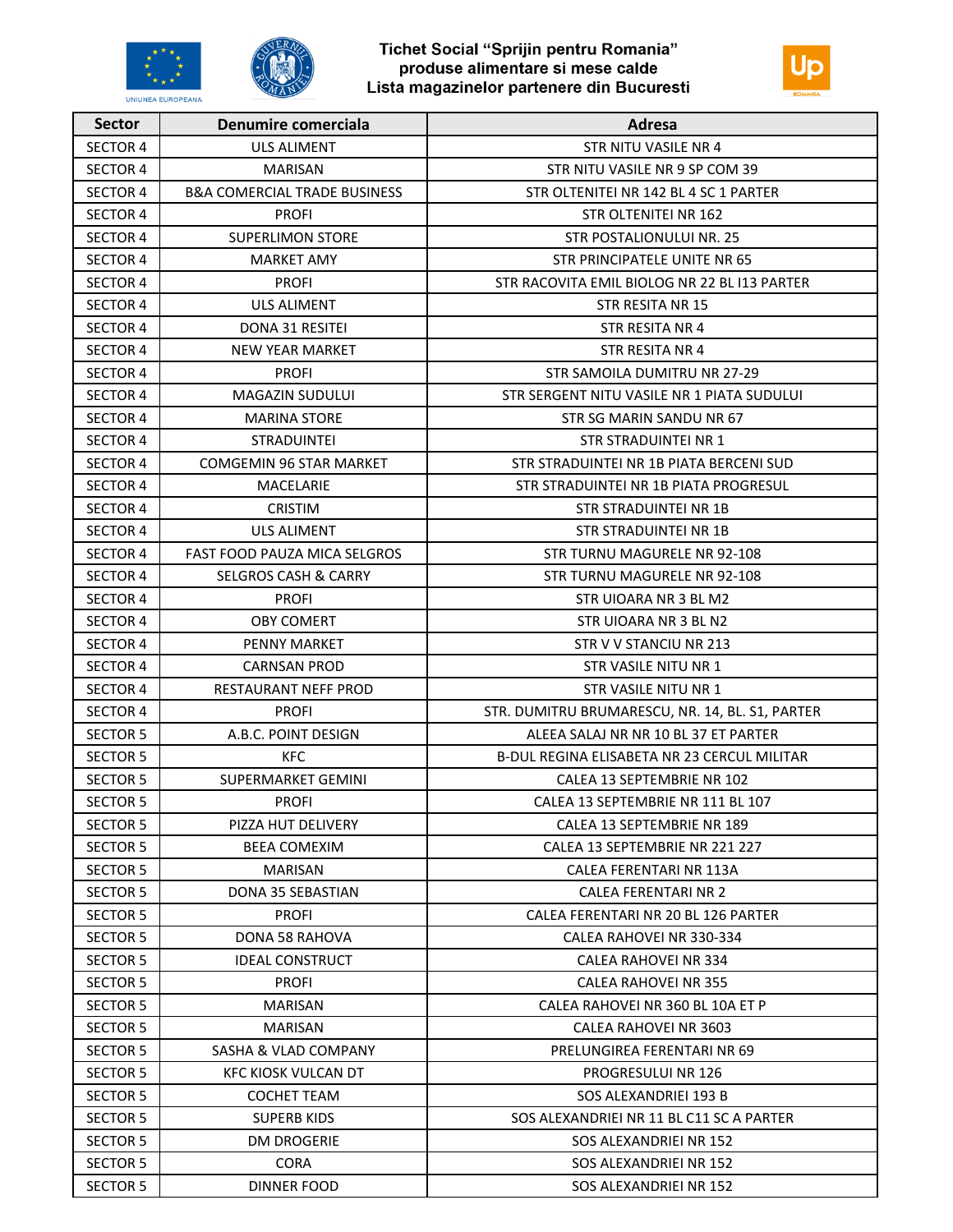





| <b>Sector</b>   | <b>Denumire comerciala</b>       | Adresa                                  |
|-----------------|----------------------------------|-----------------------------------------|
| <b>SECTOR 5</b> | ROMANIA HYPERMARCHE SA           | SOS ALEXANDRIEI NR 152                  |
| <b>SECTOR 5</b> | LAGUNA INTERNATIONAL             | SOS ALEXANDRIEI NR 159                  |
| <b>SECTOR 5</b> | PIATA RAHOVA                     | SOS ALEXANDRIEI NR 3-5                  |
| <b>SECTOR 5</b> | <b>ULS ALIMENT</b>               | SOS ALEXANDRIEI NR 3-5                  |
| <b>SECTOR 5</b> | <b>SASHA &amp; VLAD COMPANY</b>  | SOS ALEXANDRIEI NR 78                   |
| <b>SECTOR 5</b> | DONA 109 ALEXANDRIEI 2           | SOS ALEXANDRIEI NR 8 BL L3              |
| <b>SECTOR 5</b> | DERYANO TRADING                  | SOS BUCURESTI-MAGURELE NR 47N           |
| <b>SECTOR 5</b> | <b>STEFANY</b>                   | SOS MAGURELE NR 7                       |
| <b>SECTOR 5</b> | DONA 219 PANDURI                 | <b>SOS PANDURI NR 20</b>                |
| <b>SECTOR 5</b> | <b>DOMINO'S PIZZA</b>            | SOS PANDURI NR 71                       |
| <b>SECTOR 5</b> | <b>KFC</b>                       | SOS PROGRESULUI NR 151-171 ET 2 LIBERTY |
| <b>SECTOR 5</b> | SPRING TIME FAST FOOD            | SOS PROGRESULUI NR 151-171 LIBERTY      |
| <b>SECTOR 5</b> | <b>PROFI</b>                     | SOS SALAJ NR 133                        |
| <b>SECTOR 5</b> | <b>PROFI</b>                     | SOS SALAJ NR 275                        |
| <b>SECTOR 5</b> | <b>PROFI</b>                     | SOSEAUA ALEXANDRIEI NR 92-94 BL L16     |
| <b>SECTOR 5</b> | SPRING TIME FAST FOOD            | SPLAIUL INDEPENDENTEI BL 101 PARTER     |
| <b>SECTOR 5</b> | <b>ANTONIO TRANS</b>             | <b>STR AMURGULUI NR 1</b>               |
| <b>SECTOR 5</b> | MARAL GENERAL COM                | STR AMURGULUI NR 36 PARTER              |
| <b>SECTOR 5</b> | <b>MARISAN</b>                   | <b>STR BACIULUI NR 4</b>                |
| <b>SECTOR 5</b> | <b>PROFI</b>                     | STR BARCA NR 14                         |
| <b>SECTOR 5</b> | <b>DGDO COMPREST</b>             | STR BARLAD NR 25                        |
| <b>SECTOR 5</b> | MAGAZIN MARGEANULUI MACELARIA    | STR BUZOIENI NR 13 BL M48               |
| <b>SECTOR 5</b> | <b>MACELARIA FAGARAS</b>         | STR CALEA RAHOVEI NR 327 BL 11          |
| <b>SECTOR 5</b> | <b>CHRISTIE'S &amp; SON</b>      | STR COLINEI NR 2                        |
| <b>SECTOR 5</b> | PIZZA CROSTO                     | <b>STR CONDURULUI NR 3</b>              |
| <b>SECTOR 5</b> | DOMINO S MARGEANULUI             | STR CORBITA NR 3                        |
| <b>SECTOR 5</b> | PIU-PIU PROD ECUATORULUI         | <b>STR ECUATORULUI NR 2 B</b>           |
| <b>SECTOR 5</b> | <b>SATIS GRANT IMOBILIARE</b>    | <b>STR GAROAFEI NR 32</b>               |
| <b>SECTOR 5</b> | PICOFARM RAHOVA                  | STR GLICINELOR 14-14                    |
| <b>SECTOR 5</b> | SCORPION ALCOM-PIATA NIKY        | STR GLICINELOR NR 4-14                  |
| <b>SECTOR 5</b> | VALCOM R2                        | STR GLICINELOR NR 4-14                  |
| <b>SECTOR 5</b> | <b>TAICU GEO TOP</b>             | STR GLICINELOR PIATA RAHOVA             |
| <b>SECTOR 5</b> | <b>PROFI</b>                     | STR ION GARBEA NR 26                    |
| <b>SECTOR 5</b> | <b>DONA 39 IRICEANU</b>          | STR ION IRICEANU NR 4A                  |
| <b>SECTOR 5</b> | <b>PROFI</b>                     | STR ION URDAREANU NR 7A                 |
| <b>SECTOR 5</b> | <b>COCHET TEAM</b>               | STR LAVEI 6-8                           |
| <b>SECTOR 5</b> | <b>PROFI</b>                     | STR MARGEANULUI NR 12                   |
| <b>SECTOR 5</b> | <b>ISSA INTERNET SUPERMARKET</b> | STR MARGEANULUI NR 138                  |
| <b>SECTOR 5</b> | <b>PROFI</b>                     | STR MARGEANULUI NR 16 BL M49 PARTER     |
| <b>SECTOR 5</b> | DONA 73 MARGEANULUI              | STR MARGEANULUI NR 20                   |
| <b>SECTOR 5</b> | <b>CRISTIM</b>                   | STR MARGEANULUI NR 26 BL M23A           |
| <b>SECTOR 5</b> | SASHA & VLAD COMPANY             | STR MARGEANULUI NR 26                   |
| <b>SECTOR 5</b> | <b>MON CON</b>                   | STR MARGEANULUI NR 44                   |
| <b>SECTOR 5</b> | <b>BESTMARKET MARGEANULUI</b>    | STR MARGEANULUI NR 48 BL M26            |
| <b>SECTOR 5</b> | <b>GENY PROD COM</b>             | STR MARGEANULUI NR 50                   |
| <b>SECTOR 5</b> | <b>PROFI</b>                     | STR MARGEANULUI NR 71                   |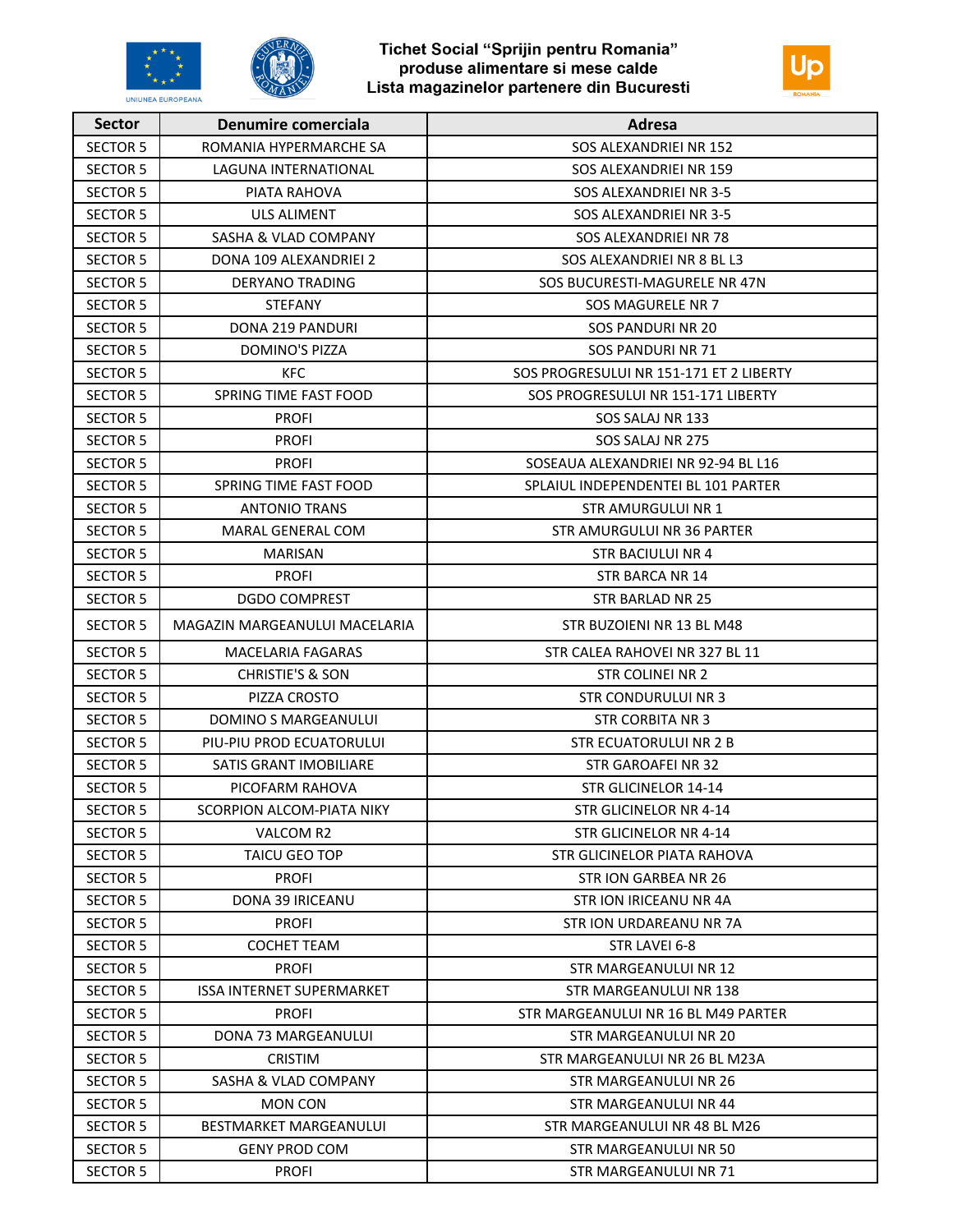





| <b>Sector</b>   | <b>Denumire comerciala</b>       | Adresa                                       |
|-----------------|----------------------------------|----------------------------------------------|
| <b>SECTOR 5</b> | <b>BEEA COMEXIM</b>              | STR MIHAIL SEBASTIAN NR 21                   |
| <b>SECTOR 5</b> | <b>DINNER FOOD PIPERA</b>        | STR MIHAIL SEBASTIAN NR 88                   |
| <b>SECTOR 5</b> | <b>DM DROGERIE</b>               | STR MIHAIL SEBASTIAN NR 88                   |
| <b>SECTOR 5</b> | <b>KFC VULCAN DT</b>             | STR MIHAIL SEBASTIAN NR 88                   |
| <b>SECTOR 5</b> | LA NON STOP                      | STR NASAUD NR 68 A                           |
| <b>SECTOR 5</b> | <b>PENNY MARKET</b>              | STR NASAUD NR 97                             |
| <b>SECTOR 5</b> | DONA 51 NASAUD                   | STR NASAUD NR 97                             |
| <b>SECTOR 5</b> | <b>AIO SUPERMARKET</b>           | STR NATIUNILE UNITE NR 3                     |
| <b>SECTOR 5</b> | PITICOT PATISERIE                | STR PETRE ISPIRESCU NR 77                    |
| <b>SECTOR 5</b> | <b>COFETARIA PITICOT</b>         | <b>STR PETRE ISPIRESCU</b>                   |
| <b>SECTOR 5</b> | <b>ANCOS ROMGRAD</b>             | <b>STR PORTITA NR 34</b>                     |
| <b>SECTOR 5</b> | TRIO PRED INC COM IMPEX          | STR PREL FERENTARI NR 110A                   |
| <b>SECTOR 5</b> | <b>ANCOS ROMGRAD</b>             | STR PUCHENI NR 139-149 BL 7-8 CORP 7 DEMISOL |
| <b>SECTOR 5</b> | PHD                              | <b>STR PUCHENI NR 42</b>                     |
| <b>SECTOR 5</b> | <b>FIDA MARKET</b>               | STR SABINELOR NR 73 CORP D                   |
| <b>SECTOR 5</b> | PINELLA IMPEX                    | <b>STR SABINELOR NR 96</b>                   |
| <b>SECTOR 5</b> | <b>SERGIANA</b>                  | <b>STR SEBASTIAN NR 88</b>                   |
| <b>SECTOR 5</b> | MACELARIE                        | <b>STR STRADUINTEI NR 1B</b>                 |
| <b>SECTOR 5</b> | ALMA UNIVERSAL SHOP              | STR VICINA NR 25A-25C                        |
| <b>SECTOR 5</b> | LA NON STOP                      | STR ZANFIR OLARU 15                          |
| <b>SECTOR 5</b> | <b>PROFI</b>                     | STR. BACIULUI NR. 4, BL. 9                   |
| <b>SECTOR 5</b> | PENNY MARKET                     | STR. MUNTII CARPATI, NR.129B                 |
| <b>SECTOR 5</b> | ANMADO 2007 TRADING              | <b>TROMPETULUI NR 32</b>                     |
| <b>SECTOR 6</b> | MAGAZIN VALEA IALOMITEI MACELARI | ALEEA BAIUT NR 20 B PIATA VALEA IALOMITEI    |
| <b>SECTOR 6</b> | MACELARIA KARINA                 | ALEEA BAIUT NR 20B                           |
| <b>SECTOR 6</b> | <b>PROFI</b>                     | ALEEA LIVEZILOR NR 27A                       |
| <b>SECTOR 6</b> | <b>GABI MARKET</b>               | <b>BD IULIU MANIU NR 61</b>                  |
| <b>SECTOR 6</b> | <b>DOMINOS PIZZA</b>             | <b>BD IULIU MANIU NR 73</b>                  |
| <b>SECTOR 6</b> | <b>CARNSAN PROD</b>              | <b>BD IULIU MANIU NR 78-92</b>               |
| <b>SECTOR 6</b> | PENNY MARKET                     | BD. IULIU MANIU, NR. 220C                    |
| <b>SECTOR 6</b> | <b>PROFI</b>                     | B-DUL 1 MAI NR 15 BL C3 PARTER               |
| <b>SECTOR 6</b> | DOCTORUL NATURII                 | <b>B-DUL CONSTRUCTORILOR NR 16/A</b>         |
| <b>SECTOR 6</b> | <b>PROFI</b>                     | <b>B-DUL CONSTRUCTORILOR NR 26</b>           |
| <b>SECTOR 6</b> | <b>ULS ALIMENT</b>               | <b>B-DUL DRUMUL TABEREI NR 44</b>            |
| <b>SECTOR 6</b> | <b>PROFI</b>                     | <b>B-DUL DRUMUL TABEREI NR 90</b>            |
| <b>SECTOR 6</b> | CONSFARM                         | B-DUL GHENCEA NR 26 BL 6 SC C 88A            |
| <b>SECTOR 6</b> | <b>PROFI</b>                     | <b>B-DUL GHENCEA NR 28</b>                   |
| <b>SECTOR 6</b> | <b>PROFI</b>                     | <b>B-DUL GHENCEA NR 38 BLOC C63</b>          |
| <b>SECTOR 6</b> | <b>MARISAN</b>                   | <b>B-DUL ION MIHALACHE NR 138-140</b>        |
| <b>SECTOR 6</b> | <b>PROFI</b>                     | B-DUL IULIU MANIU NR 109 BL E PARTER         |
| <b>SECTOR 6</b> | <b>MARISAN</b>                   | B-DUL IULIU MANIU NR 136-142                 |
| <b>SECTOR 6</b> | <b>DM DROGERIE</b>               | B-DUL IULIU MANIU NR 138-142                 |
| <b>SECTOR 6</b> | LA STELA GOOD FOOD               | B-DUL IULIU MANIU NR 138-142                 |
| <b>SECTOR 6</b> | <b>PROFI</b>                     | <b>B-DUL IULIU MANIU NR 14</b>               |
| <b>SECTOR 6</b> | VALCOM GORJ                      | <b>B-DUL IULIU MANIU NR 140</b>              |
| <b>SECTOR 6</b> | ULS ALIMENT                      | B-DUL IULIU MANIU NR 140-146                 |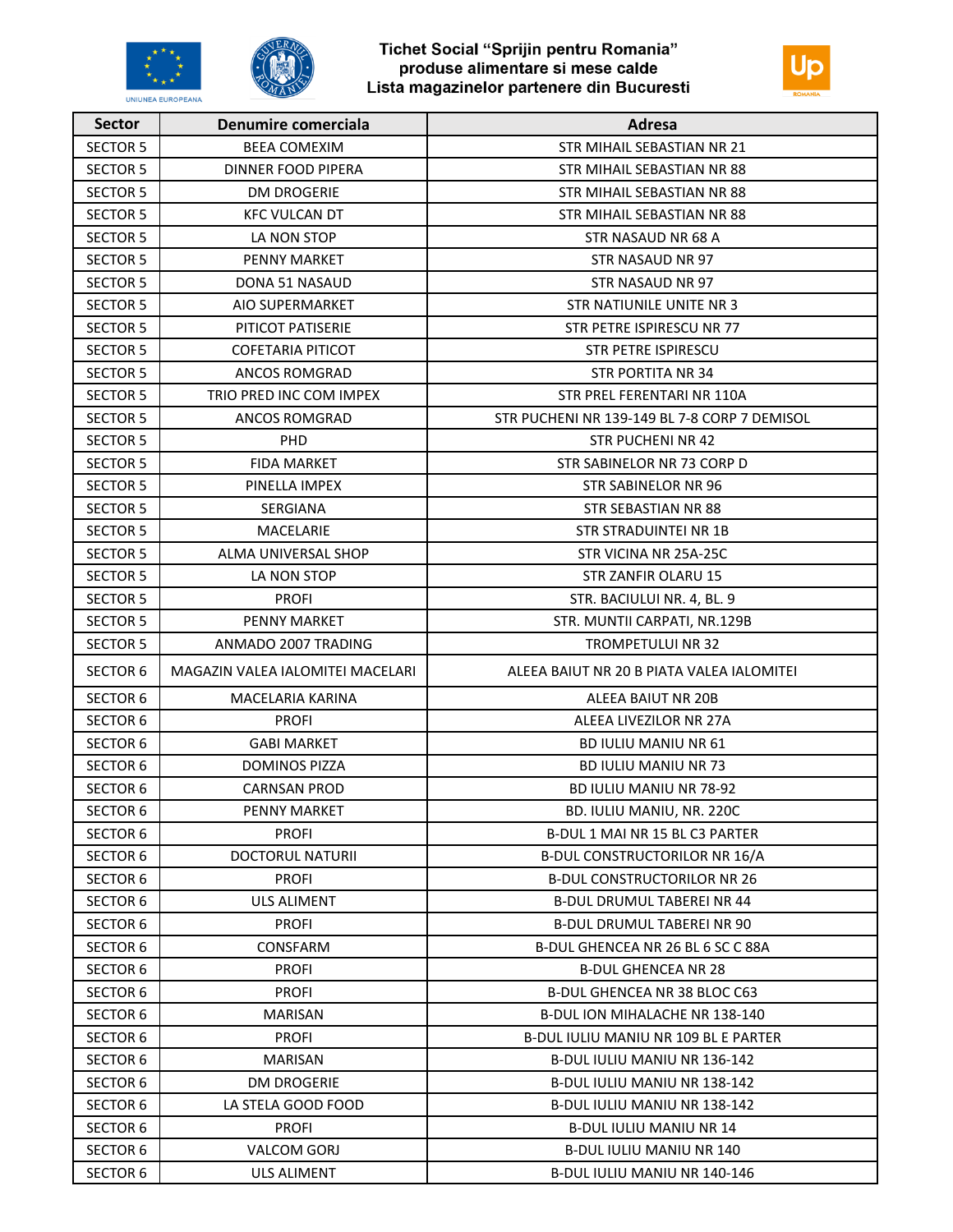





| <b>Sector</b>   | <b>Denumire comerciala</b>      | Adresa                                        |
|-----------------|---------------------------------|-----------------------------------------------|
| <b>SECTOR 6</b> | <b>KFC</b>                      | <b>B-DUL IULIU MANIU NR 19 CORA LUJERULUI</b> |
| <b>SECTOR 6</b> | PIZZA HUT DELIVERY              | B-DUL IULIU MANIU NR 19 CORA LUJERULUI        |
| <b>SECTOR 6</b> | DINNER FOOD                     | <b>B-DUL IULIU MANIU NR 19</b>                |
| <b>SECTOR 6</b> | <b>GEMENI</b>                   | <b>B-DUL IULIU MANIU NR 220</b>               |
| <b>SECTOR 6</b> | ROMSELECT CATERING IMPEX        | <b>B-DUL IULIU MANIU NR 220</b>               |
| <b>SECTOR 6</b> | SPRING TIME FAST FOOD           | B-DUL IULIU MANIU NR 546-560 AUCHAN           |
| <b>SECTOR 6</b> | <b>DM DROGERIE</b>              | B-DUL IULIU MANIU NR 546-560                  |
| <b>SECTOR 6</b> | DINNER FOOD AUCHAN MILITARI     | B-DUL IULIU MANIU NR 546-560                  |
| <b>SECTOR 6</b> | KFC.                            | <b>B-DUL IULIU MANIU NR 560A</b>              |
| <b>SECTOR 6</b> | <b>CRISTIM 2 PRODCOM</b>        | B-DUL IULIU MANIU NR 566-570                  |
| <b>SECTOR 6</b> | <b>PROFI</b>                    | <b>B-DUL IULIU MANIU NR 59</b>                |
| <b>SECTOR 6</b> | <b>CLAU &amp; OVE COMERT</b>    | <b>B-DUL IULIU MANIU NR 69</b>                |
| <b>SECTOR 6</b> | CARTOFISSERIA APACA BUCURESTI   | <b>B-DUL IULIU MANIU NR 7</b>                 |
| <b>SECTOR 6</b> | DABO INTERNATIONAL              | <b>B-DUL IULIU MANIU NR 7</b>                 |
| <b>SECTOR 6</b> | <b>SILANCE</b>                  | <b>B-DUL IULIU MANIU NR 78</b>                |
| <b>SECTOR 6</b> | DONA 28 VETERANILOR             | B-DUL IULIU MANIU NR 78-80                    |
| <b>SECTOR 6</b> | <b>CIPMAR CONCEPT</b>           | B-DUL IULIU MANIU NR 78-91                    |
| <b>SECTOR 6</b> | MAGAZIN VETERANILOR MACELARIA   | B-DUL IULIU MANIU NR 78-92 P-TA VETERANILOR   |
| <b>SECTOR 6</b> | LA STELA GOOD FOOD              | B-DUL IULIU MANIU NR 78-92                    |
| <b>SECTOR 6</b> | <b>MARISAN</b>                  | B-DUL IULIU MANIU NR 78-92                    |
| <b>SECTOR 6</b> | <b>ULS ALIMENT</b>              | B-DUL IULIU MANIU NR 78-92                    |
| <b>SECTOR 6</b> | <b>SASHA &amp; VLAD COMPANY</b> | <b>B-DUL IULIU MANIU NR 88</b>                |
| <b>SECTOR 6</b> | <b>PROFI</b>                    | <b>B-DUL PREL GHENCEA NR 32</b>               |
| <b>SECTOR 6</b> | <b>DOMINO'S PIZZA</b>           | <b>B-DUL PRELUNGIREA GHENCEA NR 79</b>        |
| <b>SECTOR 6</b> | <b>PENNY MARKET</b>             | <b>B-DUL TIMISOARA NR 2</b>                   |
| <b>SECTOR 6</b> | <b>KFC</b>                      | B-DUL TIMISOARA NR 26 ET 2 PLAZA MALL         |
| <b>SECTOR 6</b> | <b>DINNER FOOD</b>              | B-DUL TIMISOARA NR 26 PLAZA ROMANIA           |
| <b>SECTOR 6</b> | PIZZA HUT                       | <b>B-DUL TIMISOARA NR 26 PLAZA</b>            |
| <b>SECTOR 6</b> | CARTOFISSERIA PLAZA ROMANIA     | <b>B-DUL TIMISOARA NR 26</b>                  |
| <b>SECTOR 6</b> | DM DROGERIE                     | <b>B-DUL TIMISOARA NR 26</b>                  |
| <b>SECTOR 6</b> | <b>ALEN PLAZA</b>               | B-DUL TIMISOARA NR 49 BL CO2                  |
| <b>SECTOR 6</b> | <b>PENNY MARKET</b>             | <b>B-DUL TIMISOARA NR 56</b>                  |
| <b>SECTOR 6</b> | <b>DM DROGERIE</b>              | <b>B-DUL TIMISOARA NR 56</b>                  |
| <b>SECTOR 6</b> | SILANCE MARKET                  | B-DUL TIMISOARA NR 59                         |
| <b>SECTOR 6</b> | <b>PROFI</b>                    | <b>B-DUL TIMISOARA NR 73</b>                  |
| <b>SECTOR 6</b> | RESTAURANT RISTO BRAND          | B-DUL TIMISOARA PLAZA ROMANIA NR 26           |
| <b>SECTOR 6</b> | UNCLE JOHN                      | <b>B-DUL TIMISOARA</b>                        |
| <b>SECTOR 6</b> | CRISTIM 2 PRODCOM               | <b>B-DUL TIMISOAREI NR 82</b>                 |
| <b>SECTOR 6</b> | LA DOI PASI                     | <b>B-DUL UVERTURII NR 69B</b>                 |
| <b>SECTOR 6</b> | <b>PROFI</b>                    | B-DUL UVERTURII NR 87 BL 014                  |
| <b>SECTOR 6</b> | <b>DONA 167 UVERTURII</b>       | <b>B-DUL UVERTURII NR 87 BL 014</b>           |
| <b>SECTOR 6</b> | CARTOFISSERIA AFI COTROCENI     | B-DUL VASILE MILEA NR 4 AFI COTROCENI         |
| <b>SECTOR 6</b> | PIZZA HUT                       | <b>B-DUL VASILE MILEA NR 4 AFI PALACE</b>     |
| <b>SECTOR 6</b> | PAUL                            | B-DUL VASILE MILEA NR 4 PARTER                |
| <b>SECTOR 6</b> | <b>DM DROGERIE</b>              | <b>B-DUL VASILE MILEA NR 4</b>                |
| SECTOR 6        | <b>KFC</b>                      | B-DUL VASILE MILEA NR 4                       |
| <b>SECTOR 6</b> | MI PIACE PASTA FRESCA           | <b>B-DUL VASILE MILEA NR 4</b>                |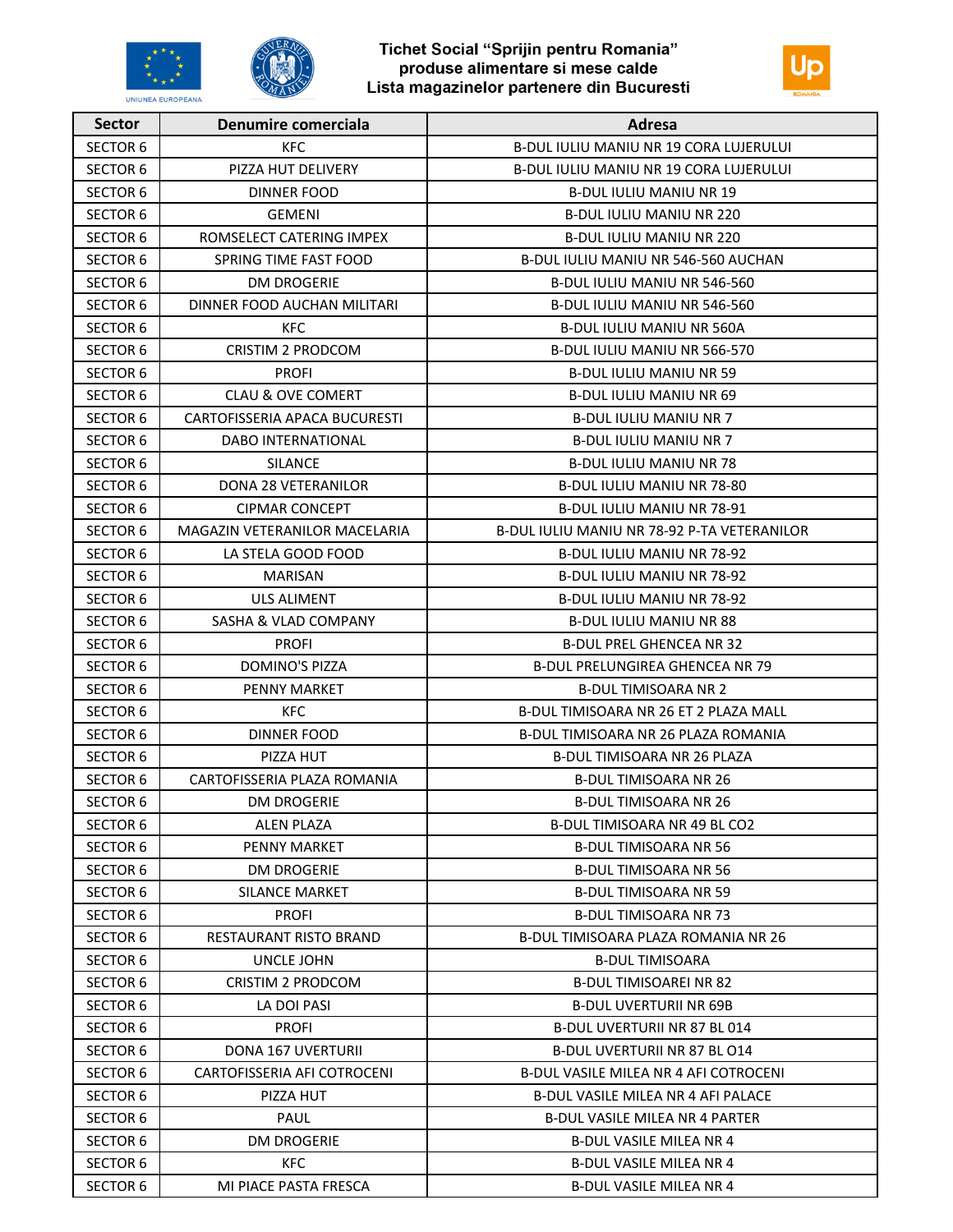





| <b>Sector</b>   | Denumire comerciala                | <b>Adresa</b>                                                 |
|-----------------|------------------------------------|---------------------------------------------------------------|
| <b>SECTOR 6</b> | <b>TACO BELL COTROCENI</b>         | <b>B-DUL VASILE MILEA NR 4</b>                                |
| <b>SECTOR 6</b> | <b>FRIOLI PASTA DE AUTOR</b>       | BULEVARDUL GENERAL PAUL TEODORESCU, NR. 4, CENTRUL            |
|                 |                                    | COMERCIAL AFI PALACE COTROC                                   |
| <b>SECTOR 6</b> | <b>IAN LUCA SHOP</b>               | CALEA CRANGASI NR 10 BL 19A                                   |
| <b>SECTOR 6</b> | <b>PROFI</b>                       | <b>CALEA CRANGASI NR 15</b>                                   |
| <b>SECTOR 6</b> | <b>PROFI</b>                       | CALEA CRANGASI NR 26-28                                       |
| <b>SECTOR 6</b> | MAGAZIN CRANGASI MACELARIA PERIS   | CALEA CRANGASI NR 27 BL 21                                    |
| <b>SECTOR 6</b> | <b>PROFI</b>                       | <b>CALEA CRANGASI NR 27</b>                                   |
| <b>SECTOR 6</b> | <b>CARNSAN PROD</b>                | <b>CALEA CRANGASI NR 29</b>                                   |
| <b>SECTOR 6</b> | <b>CRISTIM</b>                     | <b>CALEA CRANGASI NR 29</b>                                   |
| <b>SECTOR 6</b> | <b>DM DROGERIE</b>                 | <b>CALEA CRANGASI NR 29</b>                                   |
| <b>SECTOR 6</b> | <b>KFC</b>                         | <b>CALEA CRANGASI NR 29</b>                                   |
| <b>SECTOR 6</b> | <b>ULS ALIMENT</b>                 | <b>CALEA CRANGASI NR 29</b>                                   |
| <b>SECTOR 6</b> | <b>VALCOM CRANGASI</b>             | <b>CALEA CRANGASI NR 29</b>                                   |
| <b>SECTOR 6</b> | <b>PROFI</b>                       | CALEA CRANGASI NR 42 BL 10                                    |
| <b>SECTOR 6</b> | LA MIRCEA MACELARU                 | CALEA CRANGASI PIATA CRANGASI                                 |
| <b>SECTOR 6</b> | <b>DONA 271 GIULESTI</b>           | <b>CALEA GIULESTI NR 133</b>                                  |
| <b>SECTOR 6</b> | <b>CONCEDO EXIM</b>                | CALEA GIULESTI NR 146                                         |
| <b>SECTOR 6</b> | <b>GCG FREE</b>                    | CALEA GIULESTI NR 338B                                        |
| <b>SECTOR 6</b> | FARMACIA DONA 286 SPITALUL MILITAR | CALEA PLEVNEI 1 32B, PARTER                                   |
| <b>SECTOR 6</b> | <b>ATLANTIC HAPPY</b>              | <b>DRUMUL SARII NR 29</b>                                     |
| <b>SECTOR 6</b> | <b>DONA 115 MOGHIOROS</b>          | DRUMUL TABEREI NR 44                                          |
| <b>SECTOR 6</b> | <b>MACELARIA FEDO</b>              | DRUMUL TABEREI NR 44B                                         |
| <b>SECTOR 6</b> | <b>PROFI</b>                       | DRUMUL TABEREI NR 90-92                                       |
| <b>SECTOR 6</b> | <b>PROFI</b>                       | DRUMUL VALEA DOFTANEI NR 77 A PARTER                          |
| <b>SECTOR 6</b> | <b>CORA</b>                        | <b>GALERIILE CORA LUJERULUI</b>                               |
| <b>SECTOR 6</b> | ROMANIA HYPERMARCHE SA             | <b>GALERIILE CORA LUJERULUI</b>                               |
| <b>SECTOR 6</b> | <b>RESTAURANT CAPRI</b>            | INTRAREA FILMULUI NR 11 13                                    |
| <b>SECTOR 6</b> | <b>GEMENI</b>                      | <b>METROU GROZAVESTI</b>                                      |
| <b>SECTOR 6</b> | PHD                                | MILITARI SHOPPING, BULEVARDUL IULIU MANIU NR. 558-560 SI 560A |
| <b>SECTOR 6</b> | <b>MARISAN</b>                     | PIATA CRANGASI                                                |
| <b>SECTOR 6</b> | <b>MARISAN</b>                     | PIATA DRUMUL TABEREI NR 44                                    |
| <b>SECTOR 6</b> | <b>RIR PROD SRL</b>                | <b>PIATA GIULESTI</b>                                         |
| <b>SECTOR 6</b> | <b>MIAMY CLEAN</b>                 | PIATA MOGHIOROS                                               |
| <b>SECTOR 6</b> | <b>ALEXA TOPAZ</b>                 | PREL GHENCEA NR 169A                                          |
| <b>SECTOR 6</b> | DARIUS PRO SERV                    | PRELUNGIREA GHENCEA NR 28                                     |
| <b>SECTOR 6</b> | <b>PENNY MARKET</b>                | SOS VIRTUTII NR 148A                                          |
| <b>SECTOR 6</b> | <b>PROFI</b>                       | SOSEAUA VIRTUTII NR 22D BL B2                                 |
| <b>SECTOR 6</b> | <b>PROFI</b>                       | SPLAIUL INDEPENDENTEI NR 202K BL 4                            |
| <b>SECTOR 6</b> | <b>KFC</b>                         | SPLAIUL INDEPENDENTEI NR 210-210B ORHIDEEA                    |
| <b>SECTOR 6</b> | <b>DOMINOS PIZZA</b>               | SPLAIUL INDEPENDENTEI NR 290 CANTINA R3 REGIE                 |
| <b>SECTOR 6</b> | DING LIVRARI REGIE                 | SPLAIUL INDEPENDENTEI NR 290                                  |
| <b>SECTOR 6</b> | <b>PROFI</b>                       | SPLAIUL INDEPENDENTEI NR 313B                                 |
| <b>SECTOR 6</b> | PHD                                | SPLAIUL INDEPENDENTEI NR.210 SI 201B ORHIDEEA                 |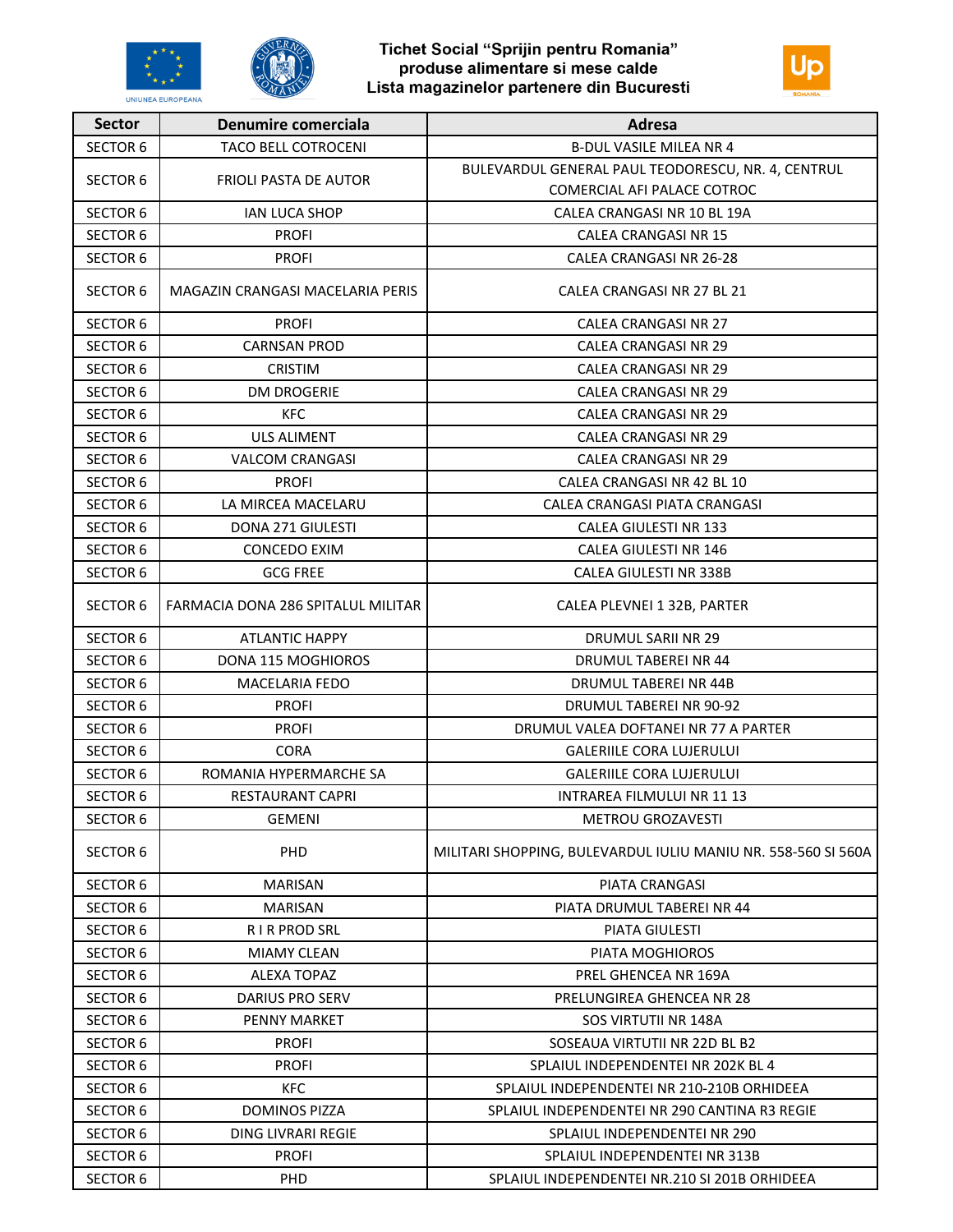



| <b>Sector</b>   | <b>Denumire comerciala</b>      | Adresa                                       |
|-----------------|---------------------------------|----------------------------------------------|
| <b>SECTOR 6</b> | <b>PROFI</b>                    | STR APUSULUI NR 29 BL N19 PARTER             |
| <b>SECTOR 6</b> | <b>BOGRAM MERCATO</b>           | <b>STR BABESTI NR 4</b>                      |
| <b>SECTOR 6</b> | <b>PROFI</b>                    | STR BARSANESTI NR 2B                         |
| <b>SECTOR 6</b> | UNCLE JOHN                      | STR BRASOV AUCHAN DRUMUL TABERELOR           |
| <b>SECTOR 6</b> | <b>PROFI</b>                    | STR BRASOV NR 24 BL 717                      |
| <b>SECTOR 6</b> | <b>DM DROGERIE</b>              | STR BRASOV NR 25                             |
| <b>SECTOR 6</b> | <b>KFC</b>                      | STR BRASOV NR 25                             |
| <b>SECTOR 6</b> | AMIRAL GROUP AMA                | STR CALEA CRANGASI NR 29 PARTER              |
| <b>SECTOR 6</b> | <b>CLAU &amp; OVE COMERT</b>    | STR CEAHLAU NR 20                            |
| <b>SECTOR 6</b> | <b>BULF IMPEX</b>               | <b>STR CENTURII NR 7</b>                     |
| <b>SECTOR 6</b> | <b>PROFI</b>                    | STR CERNISOARA 45 BL 013                     |
| <b>SECTOR 6</b> | <b>ALEN PLAZA</b>               | STR CERNISOARA NR 94C                        |
| <b>SECTOR 6</b> | <b>CRISTIN NL IMPEX</b>         | STR CHIBZUINTEI NR 2                         |
| <b>SECTOR 6</b> | MAGAZIN OVAL MARKET             | STR CONSTRUCTORILOR NR 20                    |
| <b>SECTOR 6</b> | <b>CLAU &amp; OVE COMERT</b>    | <b>STR CRANGASI NR 18</b>                    |
| <b>SECTOR 6</b> | <b>ACTA EXPRESS</b>             | STR CUPOLEI NR 2                             |
| <b>SECTOR 6</b> | <b>PROFI</b>                    | <b>STR DAGATA NR 7</b>                       |
| <b>SECTOR 6</b> | <b>CRISTI MACELARIE</b>         | STR DEALUL TUGULEA NR 3 BL O1C PARTER        |
| <b>SECTOR 6</b> | <b>PROFI</b>                    | STR DRAGATA NR 7                             |
| <b>SECTOR 6</b> | <b>PROFI</b>                    | STR DRAJNA NR 3A                             |
| <b>SECTOR 6</b> | DONA 84 ORIZONT                 | STR DRUMUL TABEREI NR 18 PARTER              |
| <b>SECTOR 6</b> | <b>CARNSAN PROD</b>             | STR DRUMUL TABEREI NR 4                      |
| <b>SECTOR 6</b> | SERGIANA                        | STR DRUMUL TABEREI NR 44                     |
| <b>SECTOR 6</b> | LA STELA GOOD FOOD              | STR DRUMUL TABEREI NR 44                     |
| <b>SECTOR 6</b> | MACELARIA KARINA                | STR DRUMUL TABEREI NR 448                    |
| <b>SECTOR 6</b> | <b>VALCOM MOGHIOROS</b>         | STR DRUMUL TABEREI NR 44B                    |
| <b>SECTOR 6</b> | COMSUIN ULMENI SA               | STR DRUMUL TABEREI NR 82 BL C16              |
| <b>SECTOR 6</b> | PITICOT PATISETIE               | STR DRUMUL TABEREI NR 848C                   |
| <b>SECTOR 6</b> | <b>PROFI</b>                    | <b>STR FABRICII NR 25</b>                    |
| <b>SECTOR 6</b> | <b>CRISTIM</b>                  | STR GARLENI NR 2 BL C 86                     |
| <b>SECTOR 6</b> | <b>SASHA &amp; VLAD COMPANY</b> | STR GARLENI NR 2                             |
| <b>SECTOR 6</b> | <b>SHOP &amp; DRIVE</b>         | STR GEN PETRE POPOVAT NR 49                  |
| <b>SECTOR 6</b> | SALAD BOX AFI COTROCENI         | STR GENERAL PAUL TEODORESCU NR 4             |
| <b>SECTOR 6</b> | <b>PROFI</b>                    | STR GEORGE VALSAN NR 22                      |
| <b>SECTOR 6</b> | GIOCONDA C I SIMPEXCOM          | STR GHENCEA NR 40                            |
| <b>SECTOR 6</b> | GIOCONDA C I SIMPEXCOM          | STR GHENCEA NR 42                            |
| <b>SECTOR 6</b> | <b>BIG MARKET</b>               | STR GHERCU CONSTANTIN NR 5                   |
| <b>SECTOR 6</b> | BIG MARKET                      | STR ING PASCAL CRISTIAN NR 43                |
| <b>SECTOR 6</b> | <b>BIG MARKET</b>               | STR ING PASCAL CRISTIAN NR 8                 |
| <b>SECTOR 6</b> | <b>FAST FOOD</b>                | STR LUJERULUI NR 17                          |
| <b>SECTOR 6</b> | <b>OLIVIA PRODIMPEX SRL</b>     | STR MARGELELOR NR 3                          |
| <b>SECTOR 6</b> | <b>PROFI</b>                    | STR ORSOVA NR 9A                             |
| <b>SECTOR 6</b> | YENI ANASTASY                   | STR PRINCIPALA NR 355                        |
| <b>SECTOR 6</b> | <b>DM DROGERIE</b>              | STR ROSIA MONTANA NR 2 BL 01B                |
| <b>SECTOR 6</b> | <b>PROFI</b>                    | STR SERGIU CUTIERU ALEXANDRU NR 25A BL2 SC 3 |
| <b>SECTOR 6</b> | <b>BIG MARKET</b>               | STR SPLAIUL INDEPENDENTEI NR 210             |
| <b>SECTOR 6</b> | SUPERMARKET EUROCARN            | STR TIMISOARA NR 73                          |